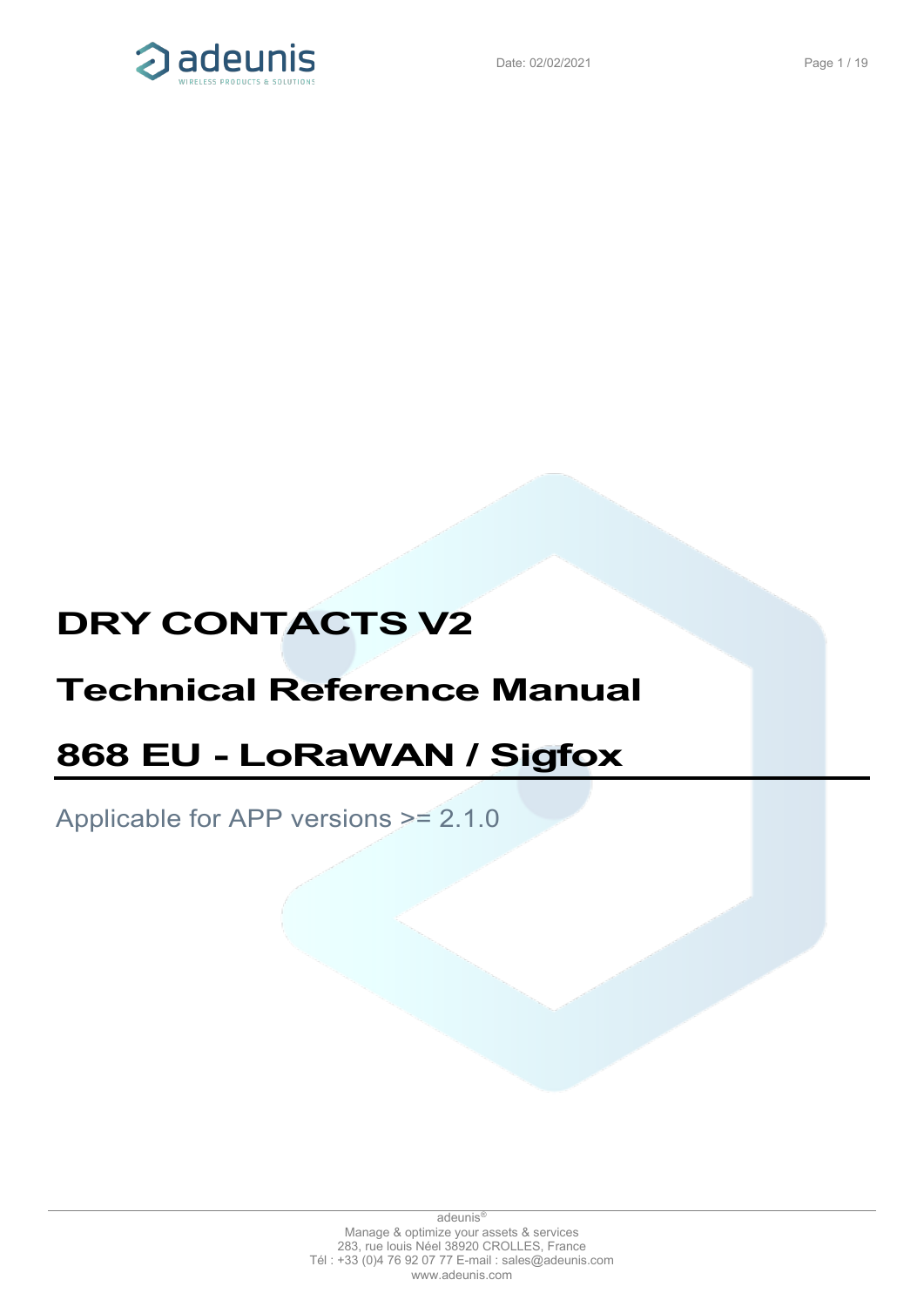

<span id="page-1-0"></span>

|                                                       | <b>ENGLISH</b>                                                                                                                                                                                                                                                                                                  | <b>FRANCAIS</b>                                                                                                                                                                                                                                                                                                         |
|-------------------------------------------------------|-----------------------------------------------------------------------------------------------------------------------------------------------------------------------------------------------------------------------------------------------------------------------------------------------------------------|-------------------------------------------------------------------------------------------------------------------------------------------------------------------------------------------------------------------------------------------------------------------------------------------------------------------------|
| <b>USER GUIDE</b>                                     | Dedicated to a product<br>$\bullet$<br>Cautions & electrical warnings<br>$\bullet$<br>Declaration of conformity<br>$\bullet$<br>Product functionalities and modes<br>Casing dimensions<br>Characteristics (casing and electrical)<br><b>LED</b> explanations<br>$\bullet$<br>Specific wiring on terminal blocks | Dédié à un produit<br>$\bullet$<br>Recommandations et avertissements<br>électriques<br>Déclaration de conformité<br>Fonctionnalités et modes du produit<br>$\bullet$<br>Dimensions du boitier<br>Caractéristiques (boitier et électrique)<br><b>Explication des LED</b><br>Câblage sur bornier spécifique au<br>produit |
| <b>TECHNICAL</b><br><b>REFERENCE</b><br><b>MANUAL</b> | Dedicated to a product<br>$\bullet$<br>Registers content<br>٠<br>Frame explanations (uplink and<br>$\bullet$<br>downlink)                                                                                                                                                                                       | Dédié à un produit<br>$\bullet$<br>Contenu des registres<br>Explication des trames (uplink et<br>downlink)                                                                                                                                                                                                              |
| <b>INSTALLATION</b><br><b>GUIDE</b>                   | For all adeunis <sup>®</sup> products<br>$\bullet$<br>Configuration of the products<br>٠<br>Installation and fixing<br>$\bullet$<br>Start-up of the products<br>$\bullet$<br>Opening and closing the case<br>Replace battery                                                                                    | Pour tous les produits adeunis <sup>®</sup><br>$\bullet$<br>Configuration des produits<br>Installation et fixation<br>Démarrage des produits<br>Ouvrir et fermer les boîtiers<br>Remplacer la batterie                                                                                                                  |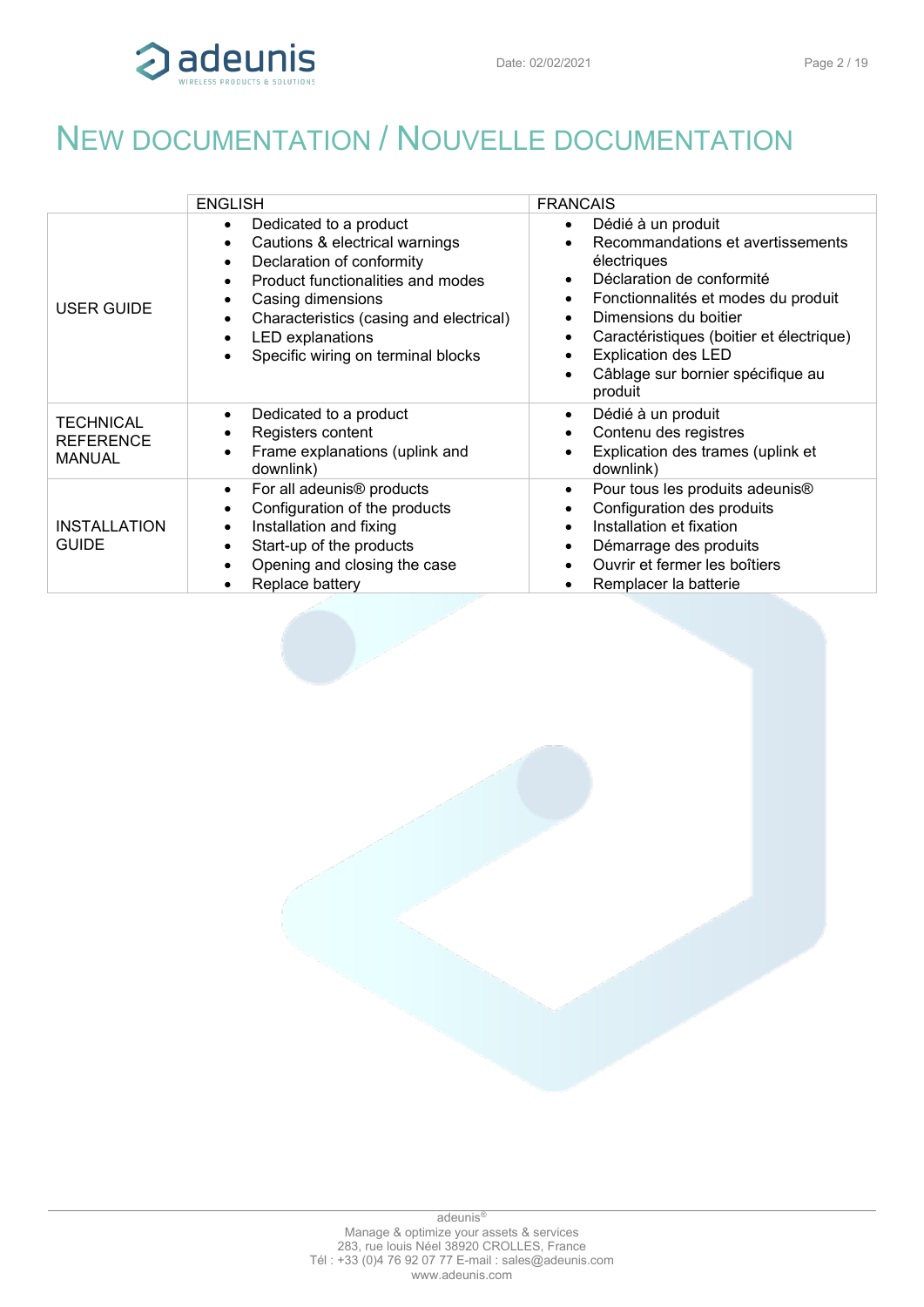

# **Table of Contents**

| $\mathbf{1}$   |         |  |
|----------------|---------|--|
|                | 1.1     |  |
|                | 1.2     |  |
|                | 1.3     |  |
|                | 1.3.1   |  |
|                | 1.3.2   |  |
|                |         |  |
| $\overline{2}$ |         |  |
|                | 2.1     |  |
|                | 2.2     |  |
|                | 2.2.1   |  |
|                | 2.2.2   |  |
|                | 2.2.3   |  |
|                | 2.2.4   |  |
|                | 2.2.5   |  |
|                | 2.2.6   |  |
|                | 2.2.7   |  |
|                | 2.2.8   |  |
|                | 2.2.9   |  |
|                | $2.3 -$ |  |
|                | 2.3.1   |  |
|                | 2.3.2   |  |
|                | 2.3.3   |  |
|                | 2.3.4   |  |
|                | 2.3.5   |  |
|                | 2.3.6   |  |
|                | 2.3.7   |  |
|                | 2.3.8   |  |
|                | 2.3.9   |  |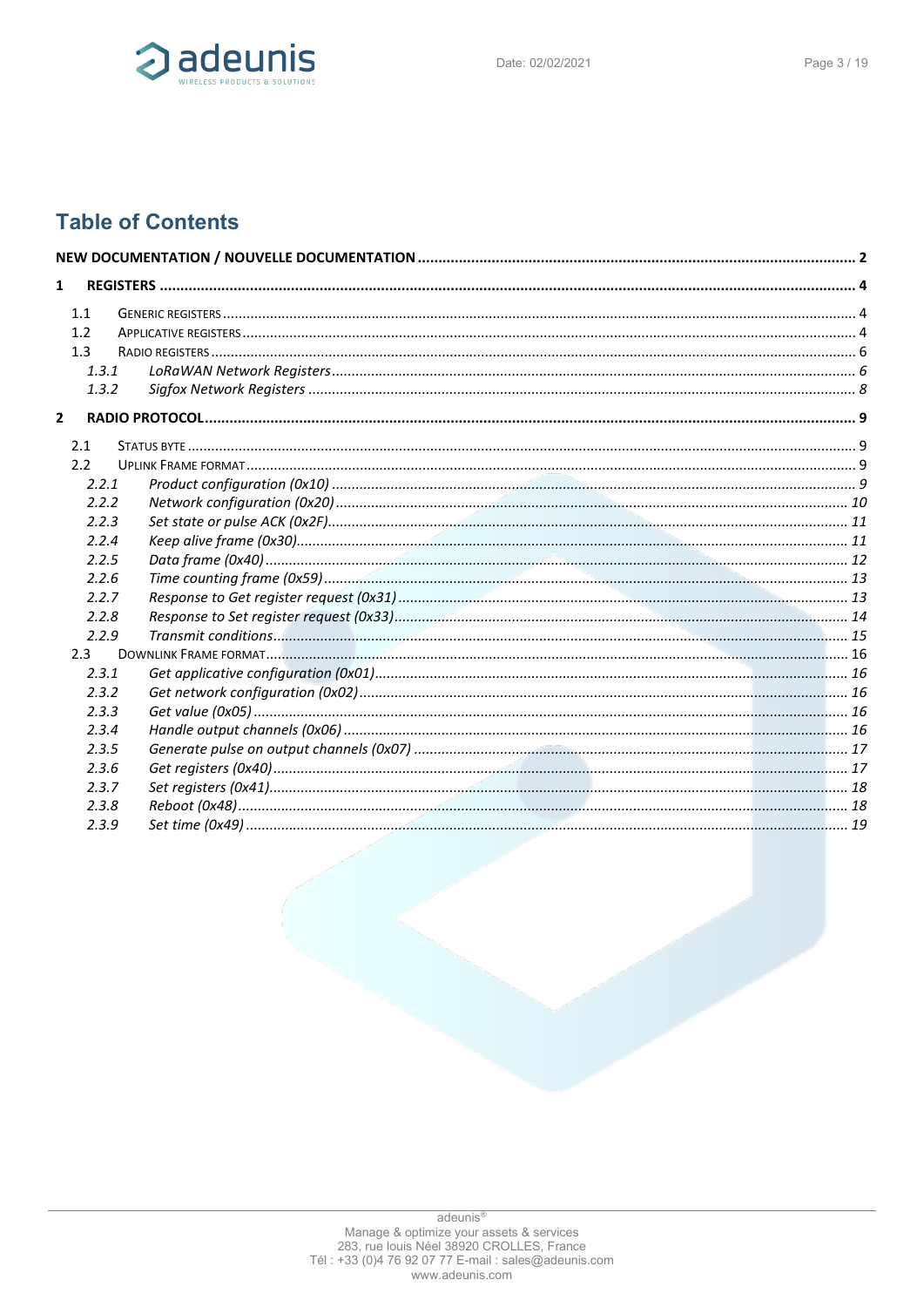

# <span id="page-3-0"></span>1 REGISTERS

# <span id="page-3-1"></span>1.1 Generic registers

| Register | <b>Size</b><br>(bytes) | <b>Base</b> | <b>Description</b> | Default<br>Value       | Range<br>(Min-Max) | Comments                                                                                                           |
|----------|------------------------|-------------|--------------------|------------------------|--------------------|--------------------------------------------------------------------------------------------------------------------|
| 304      | 2                      | 10          | PIN code           | 0<br>(deactiv<br>ated) | $0 - 9999$         | PIN code used with ATPIN<br>command.<br>Value 0 disables the PIN<br>code.                                          |
| 306      |                        | 10          | Product mode       | 0                      | 0: PARK<br>1: RUN  | In PARK mode, product is<br>not using Radio.<br>In RUN mode, product will<br>send/receive RF<br>uplinks/downlinks. |

# <span id="page-3-2"></span>1.2 Applicative registers

| Register | <b>Size</b><br>(byte) | <b>Base</b> | Description                           | Default<br>value | Min-Max Value                                                                                                                                                                                                                      | Comments                                                                                                        |
|----------|-----------------------|-------------|---------------------------------------|------------------|------------------------------------------------------------------------------------------------------------------------------------------------------------------------------------------------------------------------------------|-----------------------------------------------------------------------------------------------------------------|
| 300      | 2                     | 10          | Keep alive<br>period                  | 8640 (24h)       | 265535                                                                                                                                                                                                                             | X 10 seconds                                                                                                    |
| 301      | $\overline{2}$        | 10          | Transmit<br>period                    | $\overline{0}$   | 065535                                                                                                                                                                                                                             | X 10 seconds<br>0: no periodic transmission                                                                     |
| 308      | $\overline{4}$        | 16          | <b>LED</b> activity                   | 0x10007F         | 0-0xFFFFFFFF                                                                                                                                                                                                                       | Default: 10007F<br>Eco: 100070<br>Other values: reserved                                                        |
| 315      | 1                     | 10          | Time zone<br>offset                   | $\mathbf 0$      | $-1214$                                                                                                                                                                                                                            | Defines the Time Zone offset from<br>UTC (in hours).<br>Must be defined for Daylight<br>Saving Time management. |
| 316      | 1                     | 10          | Daylight<br>Saving Time<br>management | $\mathbf 0$      | 01                                                                                                                                                                                                                                 | Only applicable for European<br>countries.<br>0: disabled<br>1: enabled                                         |
| 318      | 1                     | 10          | Time stamping                         | $\theta$         | 01                                                                                                                                                                                                                                 | [LoRaWAN only]<br>If enabled, adds a time stamp in<br>data frames.<br>0: disabled<br>1: enabled                 |
| 319      | 1                     | 10          | <b>RTC</b><br>calibration<br>value    | $\mathbf 0$      | $-100100$                                                                                                                                                                                                                          | Allows correcting a possible drift<br>of the clock. In tenths of a second<br>per day.                           |
| 320      | 1                     | 16          | Channel 1<br>configuration            | 0x43             | <7:4> Debounce<br>duration<br>0:no<br>9:5s<br>debounce<br>A: 10 s<br>$1:10$ ms<br>B: 20s<br>$2:20$ ms<br>C: 40s<br>$3:50$ ms<br>D: 60s<br>4:100 ms<br>E: 5<br>5:200 ms<br>minutes<br>6:500 ms<br>F: 10<br>7:1 s<br>minutes<br>8:2s |                                                                                                                 |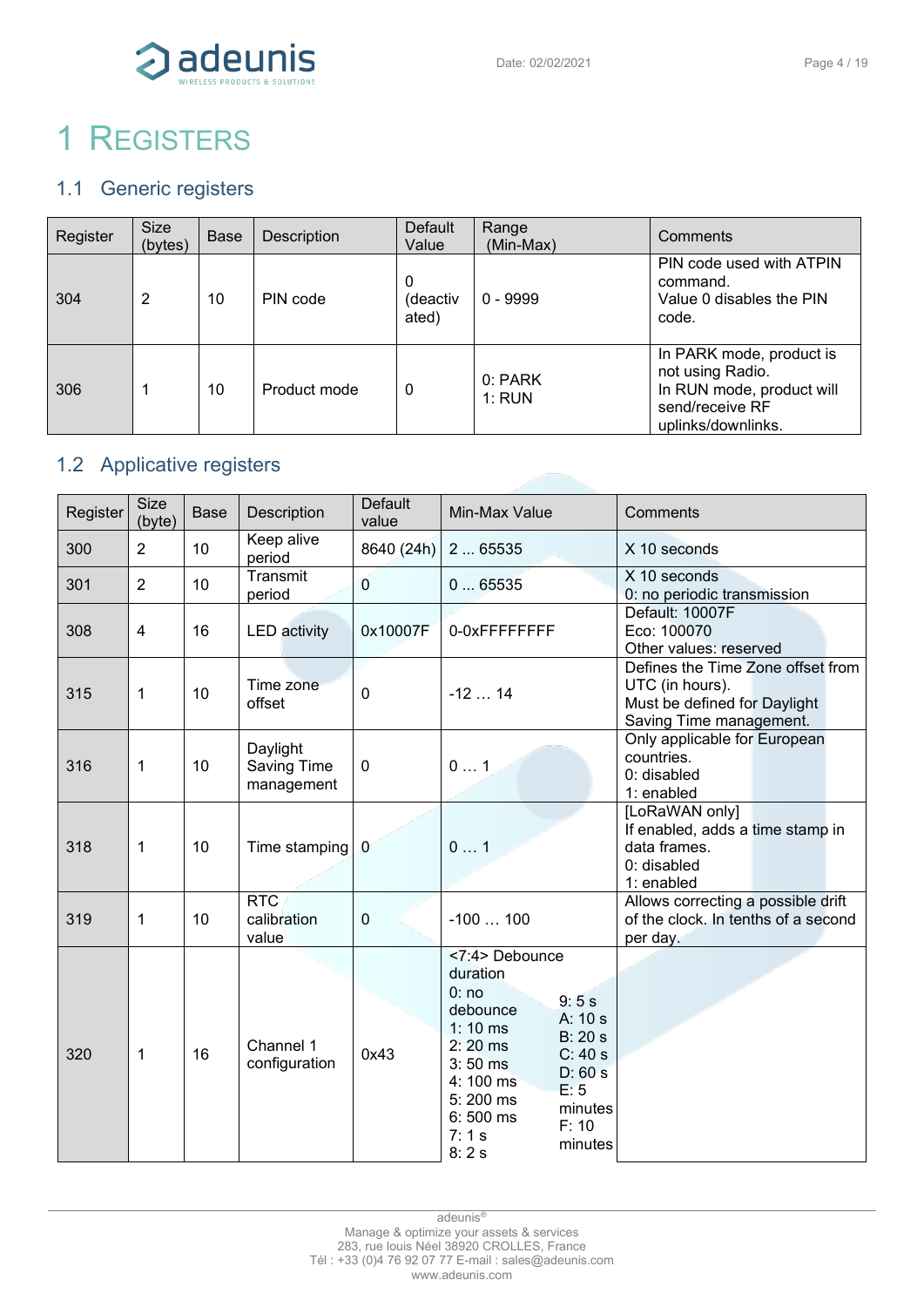

|     |                |    |                                                      |             | $<$ 3:0 $>$ Type                                                                                     |                                                                                                   |
|-----|----------------|----|------------------------------------------------------|-------------|------------------------------------------------------------------------------------------------------|---------------------------------------------------------------------------------------------------|
|     |                |    |                                                      |             | $0 =$ Deactivated<br>1 = Input Event ON<br>$2 =$ Input Event OFF<br>3 = Input ON/OFF<br>$4 =$ Output |                                                                                                   |
| 321 | 1              | 16 | Channel 2<br>configuration                           | 0x43        | See register 320                                                                                     |                                                                                                   |
| 322 | 1              | 16 | Channel 3<br>configuration                           | 0x43        | See register 320                                                                                     |                                                                                                   |
| 323 | 1              | 16 | Channel 4<br>configuration                           | 0x43        | See register 320                                                                                     |                                                                                                   |
| 324 | $\overline{2}$ | 10 | Channel 1<br>event<br>threshold                      | 1           | $0 - 65535$                                                                                          |                                                                                                   |
| 325 | $\overline{2}$ | 10 | Channel 2<br>event<br>threshold                      | 1           | $0 - 65535$                                                                                          | Number of events detected before<br>sending an UPLINK                                             |
| 326 | $\overline{2}$ | 10 | Channel 3<br>event<br>threshold                      | 1           | $0 - 65535$                                                                                          | 0: deactivated                                                                                    |
| 327 | $\overline{2}$ | 10 | Channel 4<br>event<br>threshold                      | 1           | $0 - 65535$                                                                                          |                                                                                                   |
| 328 | $\overline{2}$ | 10 | Transmit<br>period for time<br>counting              | 0           | $0 - 65535$                                                                                          | 0: deactivated<br>Otherwise: X 1 min<br>This transmit period is<br>independent from 301.          |
| 330 | 1              | 10 | Channel 1<br>output state                            | 0           | $0 - 1$                                                                                              | If channel is configured as an<br>output, this register determines its                            |
| 331 | 1              | 10 | Channel 2<br>output state                            | 0           | $0 - 1$                                                                                              | state.                                                                                            |
| 332 | 1              | 10 | Channel 3<br>output state                            | 0           | $0 - 1$                                                                                              | This register is not saved in<br>EEPROM. Its value is therefore                                   |
| 333 | $\mathbf{1}$   | 10 | Channel 4<br>output state                            | 0           | $0 - 1$                                                                                              | set to 0 if the product is not<br>powered anymore                                                 |
| 390 | $\overline{2}$ | 10 | Global counter<br>for channel 1                      | $\mathbf 0$ | $0 - 65535$                                                                                          | In-RAM counter that stores all the<br>detected events on the channel                              |
| 391 | $\overline{2}$ | 10 | Global counter<br>for channel 2                      | $\mathbf 0$ | $0 - 65535$                                                                                          | This register is not saved in                                                                     |
| 392 | $\overline{2}$ | 10 | Global counter<br>for channel 3                      | $\mathbf 0$ | $0 - 65535$                                                                                          | EEPROM. Its value is therefore<br>set to 0 if the product is not                                  |
| 393 | $\overline{2}$ | 10 | Global counter<br>for channel 4                      | $\mathbf 0$ | $0 - 65535$                                                                                          | powered anymore                                                                                   |
| 394 | 4              | 10 | <b>Total events</b><br>time counter<br>for channel 1 | $\mathbf 0$ | $0 - 4294967295$                                                                                     | In-RAM counter that accumulates                                                                   |
| 395 | $\overline{4}$ | 10 | <b>Total events</b><br>time counter<br>for channel 2 | 0           | $0 - 4294967295$                                                                                     | the duration in seconds of the<br>detected events on the channel                                  |
| 396 | $\overline{4}$ | 10 | <b>Total events</b><br>time counter<br>for channel 3 | 0           | $0 - 4294967295$                                                                                     | This register is not saved in<br>EEPROM. Its value is therefore<br>set to 0 if the product is not |
| 397 | $\overline{4}$ | 10 | <b>Total events</b><br>time counter<br>for channel 4 | 0           | $0 - 4294967295$                                                                                     | powered anymore                                                                                   |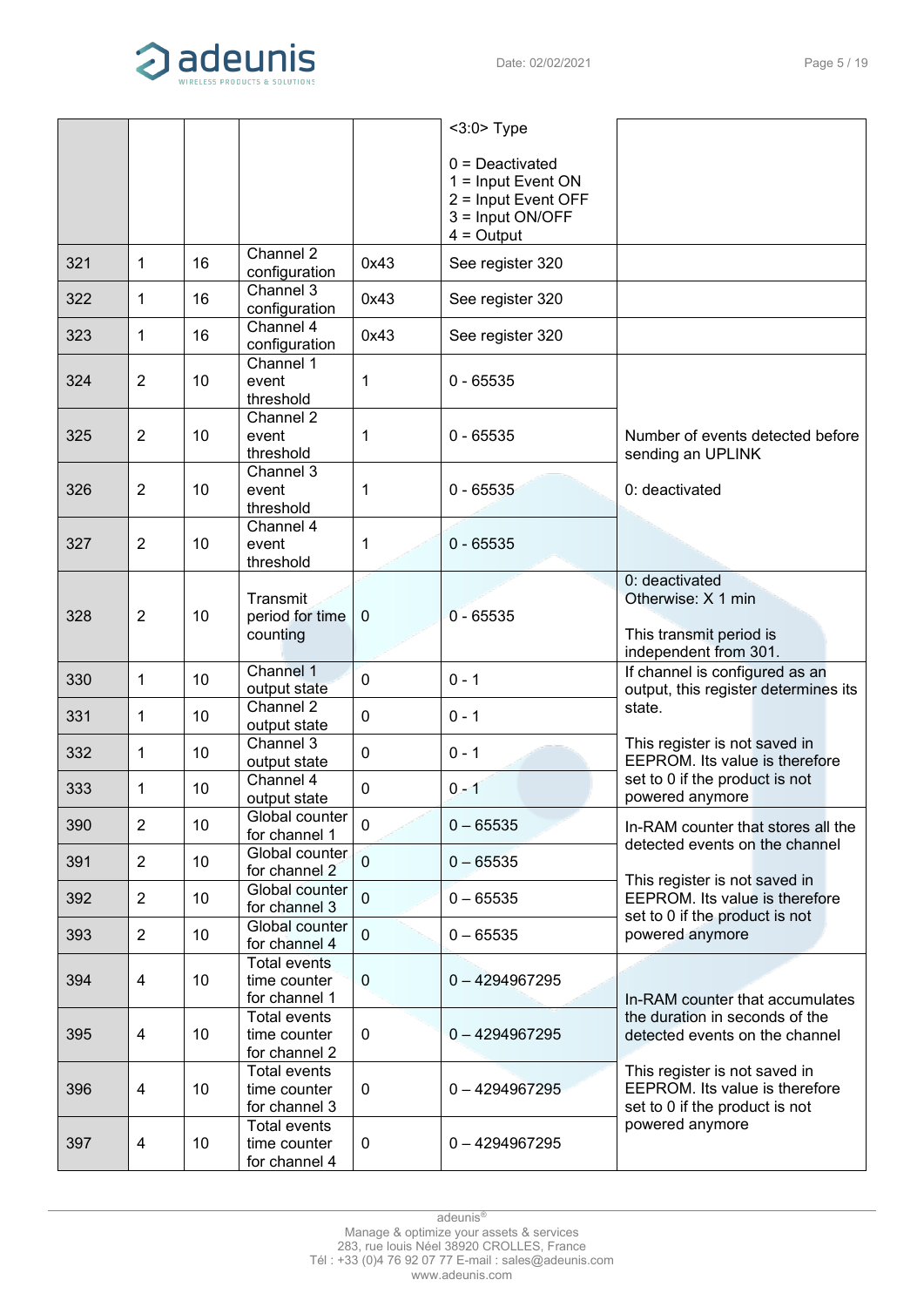

# <span id="page-5-0"></span>1.3 Radio registers

# <span id="page-5-1"></span>1.3.1 LoRaWAN Network Registers

| Register | <b>Description</b>     | Encoding    | <b>Details</b>                                                       |
|----------|------------------------|-------------|----------------------------------------------------------------------|
| 201      | Spreading Factor (SF)  | Decimal     | Default: 12                                                          |
|          | by default             |             | Min/max: 4 to 12                                                     |
|          |                        |             | Unit: None                                                           |
| 204      | Reserved               | Hexadecimal | Do not use                                                           |
| 214      | LORA APP-EUI (first    | Hexadecimal | Default: 0                                                           |
|          | part - MSB)            |             | Key encoded on 16 characters. Each register contains a part of       |
|          |                        |             | the key.                                                             |
|          |                        |             | Used during the JOIN phase in OTAA mode                              |
| 215      | <b>LORA APP-EUI</b>    | Hexadecimal | E.g.:                                                                |
|          | (second part – MSB)    |             | APP-EUI = 0018B244 41524632                                          |
|          |                        |             | $\cdot$ S214 = 0018B244                                              |
|          |                        |             | $\cdot$ S215 = 41524632                                              |
| 216      |                        | Hexadecimal | Default: 0                                                           |
|          | LORA APP-KEY (first    |             |                                                                      |
|          | part – MSB)            |             | Key encoded on 32-byte characters. Each of the 4 registers           |
| 217      | <b>LORA APP-KEY</b>    | Hexadecimal | contains 8 characters.                                               |
|          | (second part - MID     |             | Used during the JOIN phase in OTAA mode                              |
|          | MSB)                   |             | E.g.:                                                                |
| 218      | LORA APP-KEY (third    | Hexadecimal | APP-KEY = 0018B244 41524632 0018B200 00000912                        |
|          | part - MID LSB)        |             | $\cdot$ S216 = 0018B244                                              |
| 219      | <b>LORA APP-KEY</b>    | Hexadecimal | $\cdot$ S217= 41524632                                               |
|          | (fourth part - LSB)    |             | · S218=0018B200                                                      |
|          |                        |             | $\cdot$ S219= 00000912                                               |
| 220      | LoRaWAN Options        | Hexadecimal | Default: 5                                                           |
|          |                        |             | Bit 0: Activation of the ADR ON (1)/OFF (0)                          |
|          |                        |             | Bit 1: Reserved                                                      |
|          |                        |             | Bit 2: DUTYCYCLE ON (1) / DUTYCYCLE OFF (0)                          |
|          |                        |             | Bits 3 & 4: Reserved                                                 |
|          |                        |             | Bit 5: CLASS A                                                       |
|          |                        |             | Bits 6 to 7: Reserved                                                |
|          |                        |             |                                                                      |
|          |                        |             | <b>CAUTION:</b>                                                      |
|          |                        |             | Deactivation of the Duty Cycle may result in a violation of the      |
|          |                        |             | conditions of use of the frequency band, depending on the use of     |
|          |                        |             | the device, thus violating the regulations in force.                 |
|          |                        |             | In the case of disabling the Duty Cycle, liability is transferred to |
|          |                        |             | the user.                                                            |
| 221      | Mode of activation     | Decimal     | Default: 1                                                           |
|          |                        |             |                                                                      |
|          |                        |             | Choice: (see NOTE 1 after the table)                                 |
|          |                        |             | $\cdot$ 0: ABP                                                       |
|          |                        |             | $\cdot$ 1: OTAA                                                      |
| 222      | LORA NWK_SKEY          | Hexadecimal | Default: 0                                                           |
|          | (first part – MSB)     |             | Parameter encoded on 16 bytes. Each of the 4 registers contains      |
|          |                        |             | 4 bytes.                                                             |
| 223      | <b>LORA NWK SKEY</b>   | Hexadecimal |                                                                      |
|          | (second part - MID     |             |                                                                      |
|          | MSB)                   |             |                                                                      |
| 224      | LORA NWK SKEY          | Hexadecimal |                                                                      |
|          | (third part - MID LSB) |             |                                                                      |
|          |                        | Hexadecimal |                                                                      |
| 225      | LORA NWK_SKEY          |             |                                                                      |
|          | (fourth part - LSB)    |             |                                                                      |
| 226      | LORA APP SKEY          | Hexadecimal | Default: 0                                                           |
|          | (first part – MSB)     |             | Parameter encoded on 16 bytes. Each of the 4 registers contains      |
|          |                        |             | 4 bytes.                                                             |

adeunis<sup>®</sup>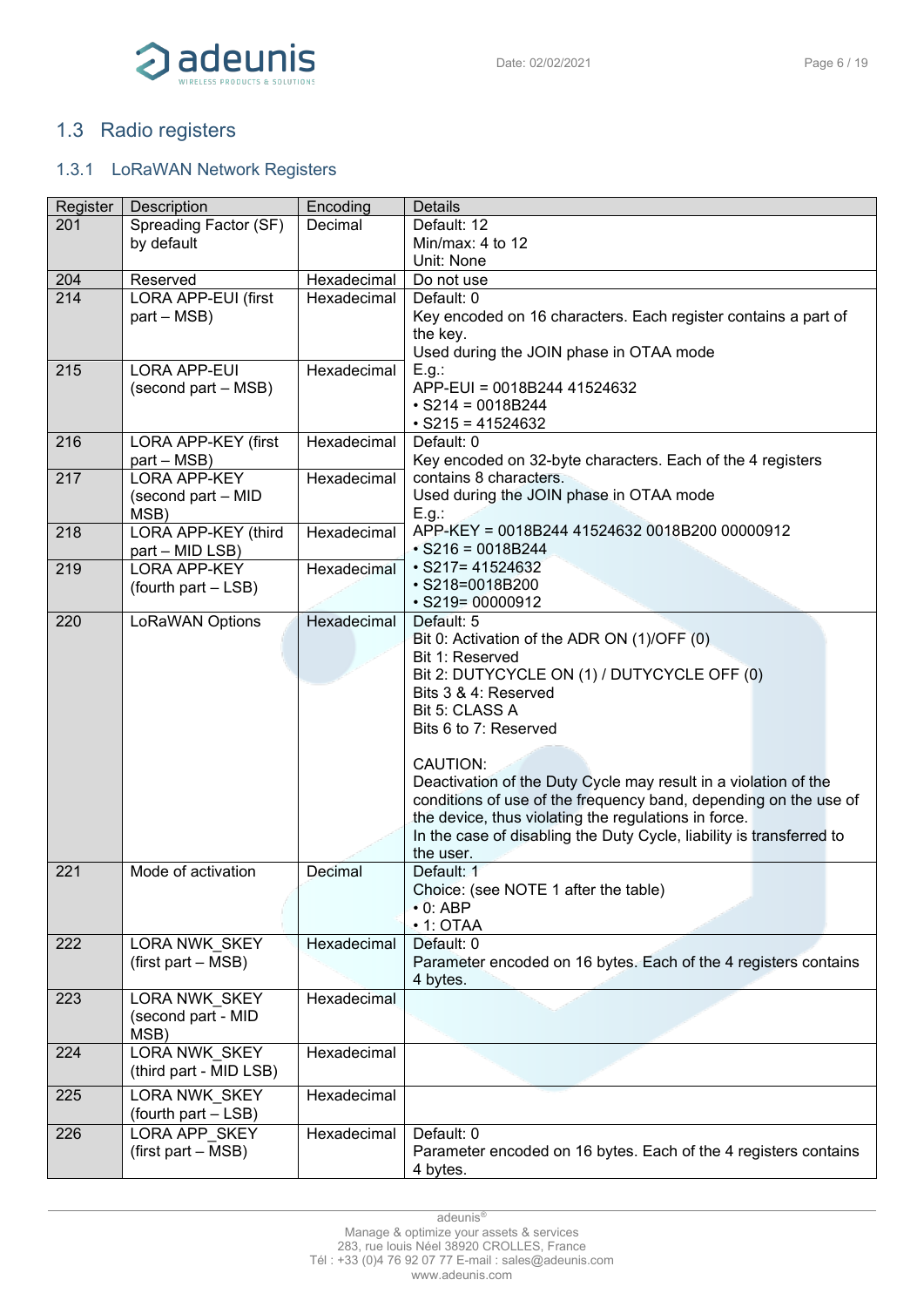

| 227 | LORA APP SKEY<br>(second part - MID<br>MSB) | Hexadecimal |                                                                                                  |
|-----|---------------------------------------------|-------------|--------------------------------------------------------------------------------------------------|
| 228 | LORA APP SKEY<br>(third part - MID LSB)     | Hexadecimal |                                                                                                  |
| 229 | LORA APP SKEY<br>(fourth part - LSB)        | Hexadecimal |                                                                                                  |
| 257 | <b>Configuration RX2</b>                    | Decimal     | Default: 1<br>0: Channel disabled<br>1: Default configuration: LoRaWAN Other: User configuration |
| 260 | Reserved                                    | Decimal     | Do not use                                                                                       |
| 261 | Reserved                                    | Decimal     | Do not use                                                                                       |
| 280 | <b>NETWORK ID</b>                           | Hexadecimal | Default: 0<br>Read only                                                                          |
| 281 | <b>DEVICE ADDRESS</b>                       | Hexadecimal | Default: 0                                                                                       |

NOTE 1: The "Over The Air Activation" (OTAA) mode uses a JOIN phase before being able to transmit on the network. This mode uses the APP\_ EUI (S214 and S215) and APP\_KEY (S216 to S219) codes during this phase to create the keys for network communication. Once this phase is completed, the codes APP\_sKEY, NWK\_sKEY and DEVICE ADDRESS will be present in the corresponding registers. A new JOIN phase is started every time the device exits Command mode, a reset is performed, or the device is turned on. Codes:

• APP\_EUI identifier for global use (provided by default by adeunis®)

• APP\_KEY device application key (provided by default by adeunis®)

The "Activation by personalization" (ABP) mode has no JOIN phase; it transmits directly on the network using the codes NWK\_sKEY (S222 to S225), APP\_sKEY (S226 to S229) and DEVICE ADDRESS (S281) to communicate. Codes:

• NWK\_sKEY network session key (provided by default by adeunis®)

• APP\_KEY applicative session key (provided by default by adeunis®)

• DEVICE ADDRESS Address of the device in the network (provided by default by adeunis®)

| Register | <b>Size</b><br>(bytes) | <b>Base</b> | Description                                                              | <b>Default</b><br>Value | Range<br>(Min-Max) | <b>Minimum</b><br>required<br>Application<br>version | Comments                                                                                                     |
|----------|------------------------|-------------|--------------------------------------------------------------------------|-------------------------|--------------------|------------------------------------------------------|--------------------------------------------------------------------------------------------------------------|
| 303      | $\mathbf 1$            | 10          | LoRaWAN<br>Confirmed<br>mode                                             | $\boldsymbol{0}$        | $0 - 1$            | V1.2.0                                               | LoRaWAN only -<br>activation or<br>deactivation of the<br>confirmed mode<br>0: deactivation<br>1: activation |
| 312      | $\overline{4}$         | 10          | Maximum<br>delay between<br>$\overline{2}$<br>authentication<br>attempts | 43200<br>(12h)          | 60-2592000         | V2.1.0                                               | X 1 second<br>Period: 1 minute to<br>$\Rightarrow$<br>30 days                                                |
| 313      | $\overline{2}$         | 10          | Weighting<br>factor for initial<br>authentication<br>attempts            | 1                       | 1-65535            | V2.1.0                                               |                                                                                                              |
| 314      | 1                      | 10          | Number of<br>tries for each<br>authentication<br>attempt                 | 10                      | $1 - 255$          | V2.1.0                                               |                                                                                                              |

adeunis®

Manage & optimize your assets & services

283, rue louis Néel 38920 CROLLES, France Tél : +33 (0)4 76 92 07 77 E-mail : sales@adeunis.com

www.adeunis.com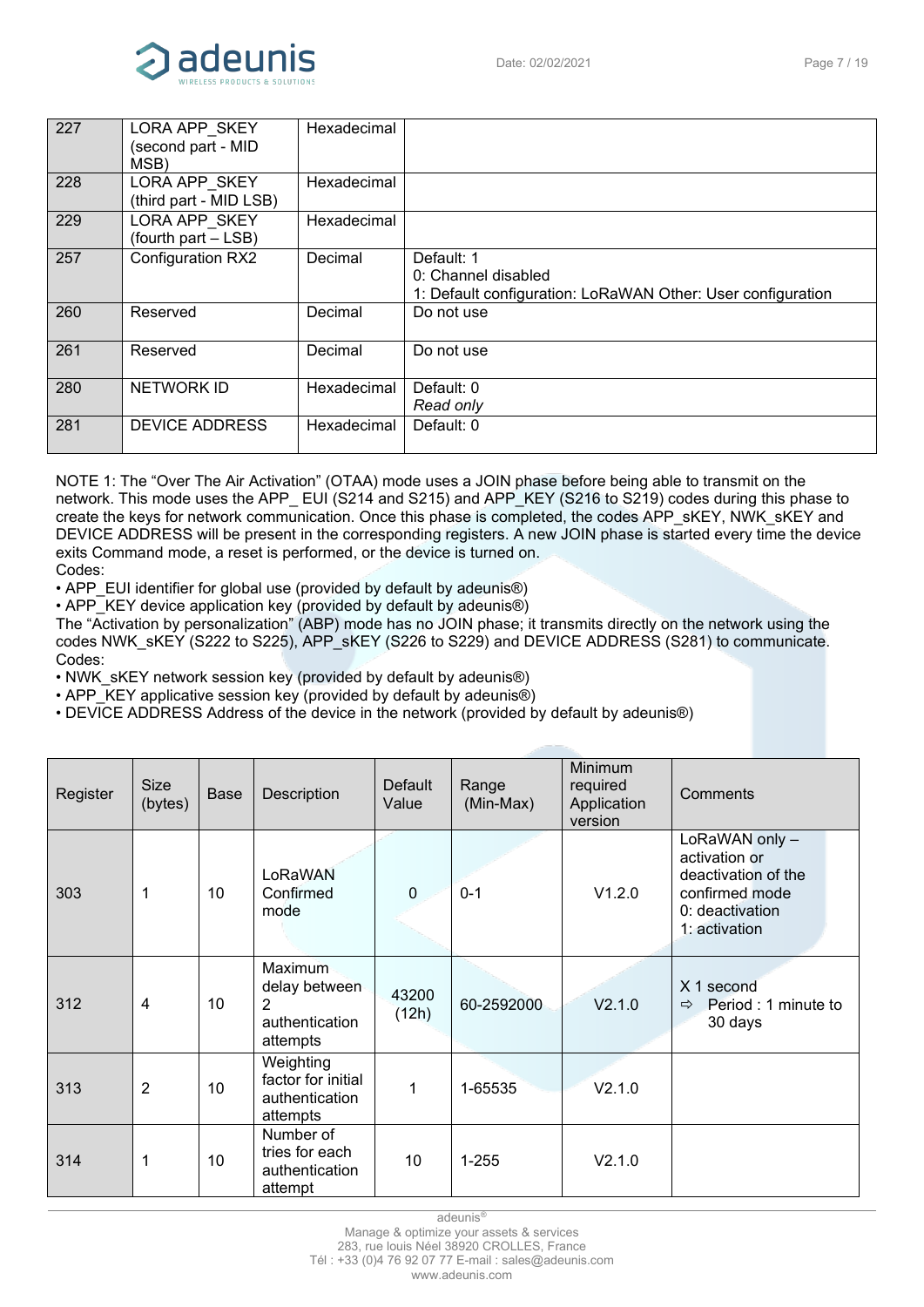

# <span id="page-7-0"></span>1.3.2 Sigfox Network Registers

| Register | Size<br>(bytes) | Base | Description                         | Default<br>Value | Range<br>(Min-Max) | Minimum<br>required<br>Application<br>version | Comments                                                                                                |
|----------|-----------------|------|-------------------------------------|------------------|--------------------|-----------------------------------------------|---------------------------------------------------------------------------------------------------------|
| 307      | $\overline{2}$  | 10   | Sigfox<br><b>Downlink</b><br>period | 1440<br>(24h)    | 0-65535            | $>= V2.0.0$                                   | X <sub>1</sub><br>minute<br>Period: 1 min to 45<br>⇨<br>days                                            |
| 317      | 1               | 10   | Sigfox<br>Duty Cycle                |                  | $0 - 1$            | V1.2.0                                        | 0: duty cycle activated<br>1: duty cycle deactivated<br>Not displayed anymore<br>in LoRaWAN since 2.0.0 |

adeunis® Manage & optimize your assets & services 283, rue louis Néel 38920 CROLLES, France Tél : +33 (0)4 76 92 07 77 E-mail : sales@adeunis.com www.adeunis.com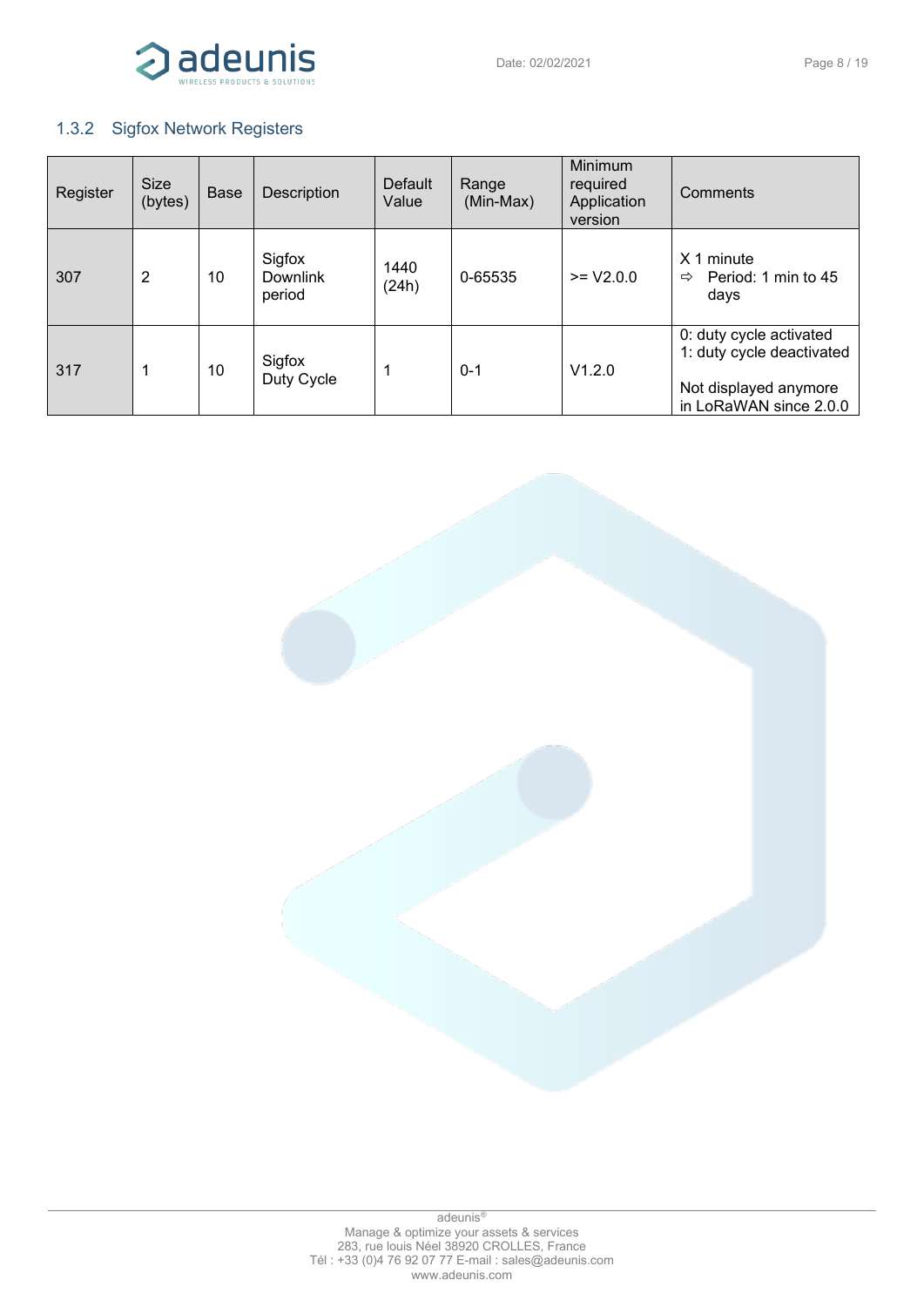

# <span id="page-8-0"></span>2 RADIO PROTOCOL

Data with size greater than 1 byte will be transmitted MSB first. In LoRaWAN, frames are sent on port 1.

# <span id="page-8-1"></span>2.1 Status byte

All frames sent by the product contain a status byte. Its format is identical for all IoT Adeunis products.

| <b>Alarm Status</b> | Bit 7                | Bit 6 | Bit 5 | Bit 4    | Bit 3    | Bit 2     | Bit 1   | Bit 0  |
|---------------------|----------------------|-------|-------|----------|----------|-----------|---------|--------|
|                     | <b>Frame Counter</b> |       |       | AppFlag2 | AppFlag1 | Timestamp | Low Bat | Config |
| No Error            |                      |       |       |          |          |           |         | υ      |
| Configuration       |                      |       |       |          |          |           | 0       |        |
| done                |                      |       |       |          |          |           |         |        |
| Low bat             | $0x00$ to $0x07$     |       |       |          |          |           |         | 0      |
| Timestamp           |                      |       |       |          |          |           |         |        |
| AppFlag1            |                      |       |       |          |          |           | 0       | 0      |
| AppFlag2            |                      |       |       |          |          |           | 0       | 0      |

The status byte provides two bits reserved for a specific use of each product (AppFlag1 and AppFlag2). For this product:

- AppFlag1: not used
- AppFlag2: not used

# <span id="page-8-2"></span>2.2 Uplink Frame format

# <span id="page-8-3"></span>2.2.1 Product configuration (0x10)

This frame is sent following the reception of a frame with code 0x01, or at the start of the product.

| Offset<br>(in byte) | Data          | Description                                 |
|---------------------|---------------|---------------------------------------------|
|                     | 0x10          | Frame code<br>$- - -$                       |
|                     | <b>Status</b> | Status byte                                 |
| $2 - 3$             | S300          | Transmission period of the Keep Alive frame |
| $4 - 5$             | S301          | Transmission period of the periodic frame   |
| 6                   | S320          | Channel 1 configuration                     |
|                     | S321          | Channel 2 configuration                     |
| 8                   | S322          | Channel 3 configuration                     |
| 9                   | S323          | Channel 4 configuration                     |

Decoding example:

| Offset<br>(in byte) | Data   | <b>Description</b>                            |
|---------------------|--------|-----------------------------------------------|
| 0                   | 0x10   | Frame code                                    |
|                     | 0x00   | Frame counter: 0<br>Bit1@0: no LowBat         |
| $2 - 3$             | 0x21C0 | $8640 \approx 8640 \times 10s = 86400s = 24h$ |
| $4 - 5$             | 0x0000 | 0: no periodic transmission                   |
| 6                   | 0x43   | EVENT ON/OFF, debound@100ms                   |
|                     | 0x43   | EVENT ON/OFF, debound@100ms                   |
| 8                   | 0x43   | EVENT ON/OFF, debound@100ms                   |
| 9                   | 0x43   | EVENT ON/OFF, debound@100ms                   |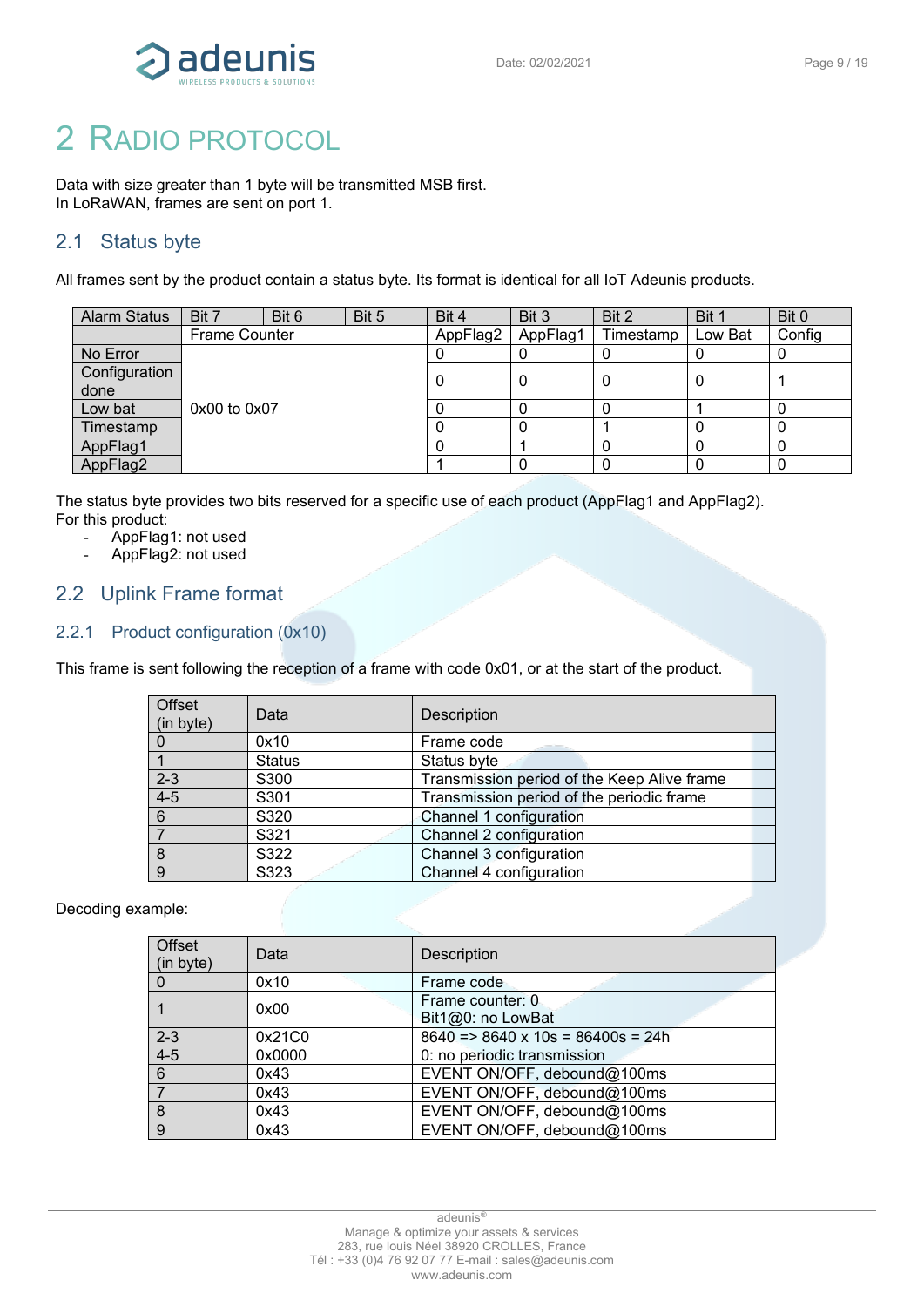

# <span id="page-9-0"></span>2.2.2 Network configuration (0x20)

This frame is sent following the reception of a frame with code 0x02, or at the start of the product.

#### *1.3.2.1* **LoRaWAN** *868*

| Offset<br>(in byte) | Data          | Description                                                                                                                                                                                                            |
|---------------------|---------------|------------------------------------------------------------------------------------------------------------------------------------------------------------------------------------------------------------------------|
|                     | 0x20          | Frame code                                                                                                                                                                                                             |
|                     | <b>Status</b> | Status byte                                                                                                                                                                                                            |
| 2                   | S220          | LoRaWAN options<br>Bit 0: Activation of the ADR ON (1)/ OFF (0)<br>Bit 1: Reserved<br>Bit 2: DUTYCYCLE ON (1)/ DUTYCYCLE OFF (0)<br>Bits 3 & 4: Reserved<br>Bit 5: CLASS A (0) / Reserved (1)<br>Bits 6 to 7: Reserved |
| 3                   | S221          | Provisioning mode (0: ABP, 1: OTAA)                                                                                                                                                                                    |

#### Decoding example:

| Offset<br>(in byte) | Data | Description                            |
|---------------------|------|----------------------------------------|
|                     | 0x20 | Frame code                             |
|                     | 0x20 | Frame counter: 1<br>Bit1@0: no LowBat  |
|                     | 0x05 | <b>CLASS A</b><br>Duty cycle activated |
|                     | 0x01 | <b>OTAA</b>                            |

#### *1.3.2.2 Sigfox 868*

| Offset<br>(in byte) | Data          | <b>Description</b> |
|---------------------|---------------|--------------------|
|                     | 0x20          | Frame code         |
|                     | <b>Status</b> | Status byte        |
|                     | S202          | Retry count        |
| 3-4                 | S307          | Downlink period    |

#### Decoding example:

| Offset<br>(in byte) | Data   | <b>Description</b>                    |
|---------------------|--------|---------------------------------------|
|                     | 0x20   | Frame code                            |
|                     | 0x20   | Frame counter: 1<br>Bit1@0: no LowBat |
|                     | 0x02   | 2 retries                             |
| $3-4$               | 0x05A0 | 1440 (24h)                            |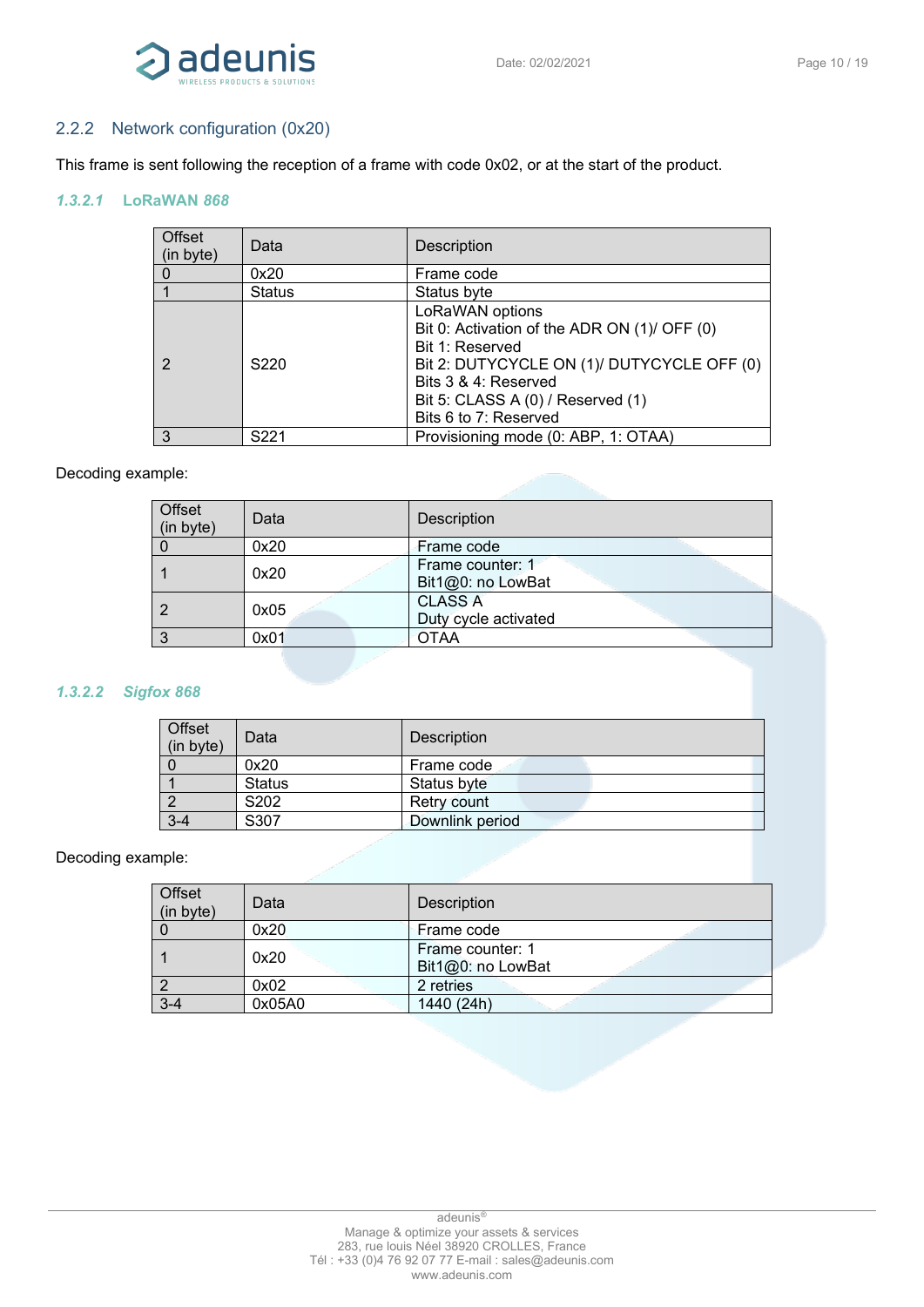

# <span id="page-10-0"></span>2.2.3 Set state or pulse ACK (0x2F)

This uplink is sent when a downlink 0x06 (set output state) or 0x07 (generate pulse) is received and its payload requests an ACK.

| Offset<br>(in byte) | Data                | <b>Description</b>                                                                                                                                    |
|---------------------|---------------------|-------------------------------------------------------------------------------------------------------------------------------------------------------|
|                     | 0x2F                | Frame code                                                                                                                                            |
|                     | <b>Status</b>       | Status byte                                                                                                                                           |
| $\mathcal{P}$       | Downlink Frame code | Indicate which downlink has generated this uplink                                                                                                     |
|                     | Request status      | 0x00: N/A<br>$0x01$ : success<br>0x02: error - generic<br>$0x03$ : error - wrong state<br>0x04: error - invalid request<br>Other: reserved for future |

#### Decoding example:

| Offset<br>(in byte) | Data | <b>Description</b>                           |
|---------------------|------|----------------------------------------------|
|                     | 0x2F | Frame code                                   |
|                     | 0x20 | Frame counter: 1<br>Bit1@0: no LowBat        |
| റ                   | 0x06 | This ACK concerns last received 0x06 request |
| 3                   | 0x01 | <b>SUCCESS</b>                               |

### <span id="page-10-1"></span>2.2.4 Keep alive frame (0x30)

This frame is sent:

- after an amount of time determined by S300 register
- following the reception of a frame with code 0x05<br>• when the magnet detected for 3 seconds
- when the magnet detected for 3 seconds

| Offset<br>(in byte) | Data           | Description                                                                                                                                                                                    |
|---------------------|----------------|------------------------------------------------------------------------------------------------------------------------------------------------------------------------------------------------|
|                     | 0x30           | Frame code                                                                                                                                                                                     |
|                     | Status         | Status byte                                                                                                                                                                                    |
| $2 - 3$             | Channel 1 info |                                                                                                                                                                                                |
| $4 - 5$             | Channel 2 info |                                                                                                                                                                                                |
| $6 - 7$             | Channel 3 info | If configured in input mode: global event counter                                                                                                                                              |
| $8 - 9$             | Channel 4 info |                                                                                                                                                                                                |
| 10                  | Details        | Define precisely the input/output state<br>(ON/CLOSED: 1, OFF/OPEN: 0)<br><0> Channel1 current state<br><1> Channel2 current state<br><2> Channel3 current state<br><3> Channel4 current state |
| $11 - 14$           | Timestamp      | Only for LoRaWAN product with timestamping<br>enabled.<br>Timestamp of the frame in EPOCH 2013 format                                                                                          |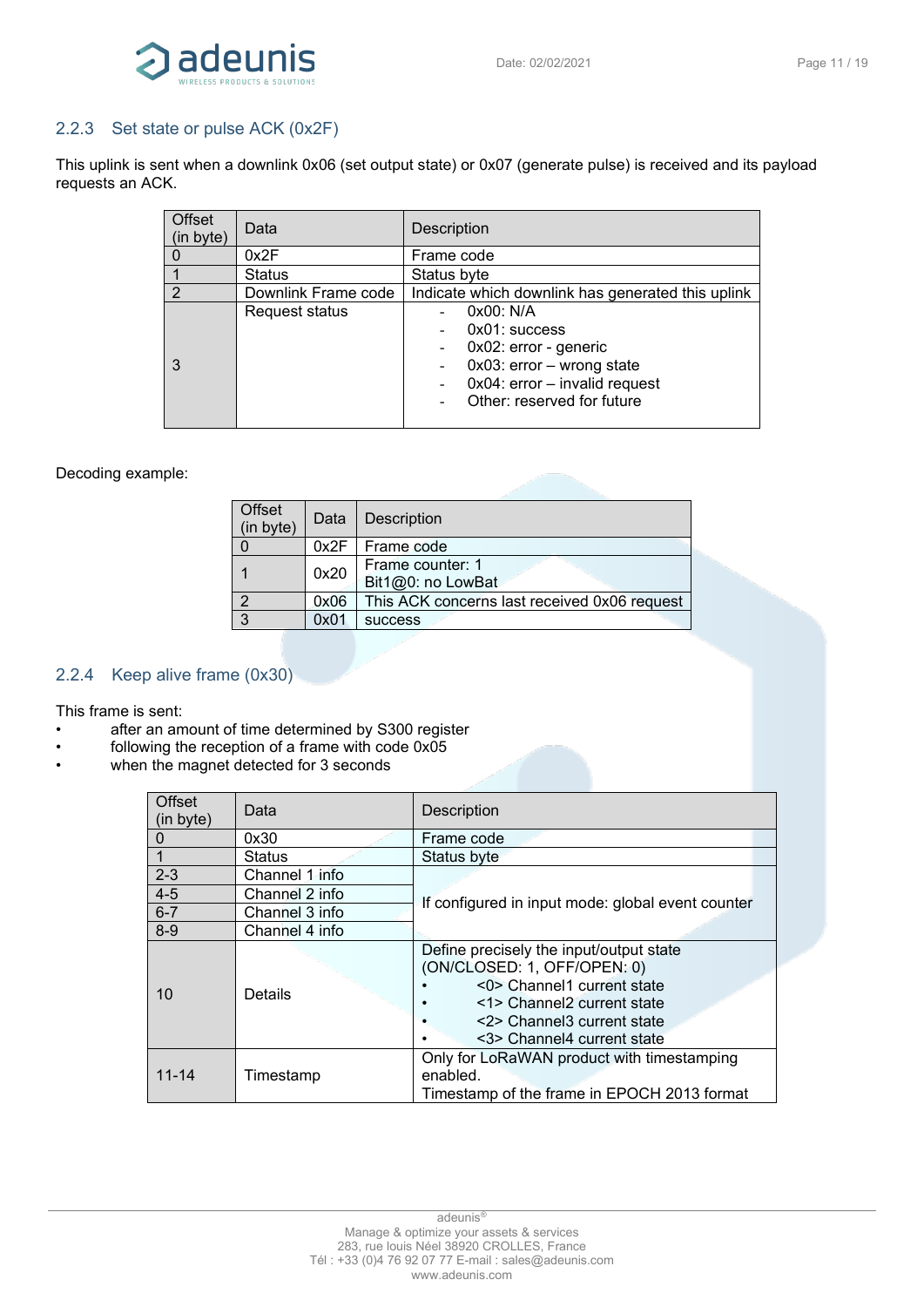

# Decoding example (all channels in INPUT mode):

| Offset<br>(in byte) | Data   | <b>Description</b>                                                                                                           |
|---------------------|--------|------------------------------------------------------------------------------------------------------------------------------|
| 0                   | 0x30   | Frame code                                                                                                                   |
|                     | 0xE2   | Frame counter: 7<br>Bit1@1: LowBat detected                                                                                  |
| $2 - 3$             | 0x0001 | 1 event detected on CH1                                                                                                      |
| $4 - 5$             | 0x0100 | 256 events detected on CH2                                                                                                   |
| $6 - 7$             | 0x0000 | 0 event detected on CH3                                                                                                      |
| $8-9$               | 0xFFFF | 65535 events detected on CH4                                                                                                 |
| 10                  | 0x0A   | Channel1 current state $@$ OFF<br>Channel2 current state @ ON<br>Channel3 current state @ OFF<br>Channel4 current state @ ON |

# <span id="page-11-0"></span>2.2.5 Data frame (0x40)

| Offset<br>(in byte) | Data           | Description                                                                                                                                                                                                                                                                                                                                                                                                            |
|---------------------|----------------|------------------------------------------------------------------------------------------------------------------------------------------------------------------------------------------------------------------------------------------------------------------------------------------------------------------------------------------------------------------------------------------------------------------------|
| $\Omega$            | 0x40           | Frame code                                                                                                                                                                                                                                                                                                                                                                                                             |
|                     | <b>Status</b>  | Erreur ! Source du renvoi introuvable. Status byte                                                                                                                                                                                                                                                                                                                                                                     |
| $2 - 3$             | Channel 1 info | If configured in input mode: event counter                                                                                                                                                                                                                                                                                                                                                                             |
| $4 - 5$             | Channel 2 info |                                                                                                                                                                                                                                                                                                                                                                                                                        |
| $6 - 7$             | Channel 3 info | If configured in output mode: current output state                                                                                                                                                                                                                                                                                                                                                                     |
| $8 - 9$             | Channel 4 info | (ON/CLOSED: 1, OFF/OPEN: 0)                                                                                                                                                                                                                                                                                                                                                                                            |
| 10                  | <b>Details</b> | Define precisely the input/output state (ON/CLOSED: 1,<br>OFF/OPEN: 0)<br><0> Channel1 current state<br><1> Channel1 state when sending the previous frame<br><2> Channel2 current state<br><3> Channel2 state when sending the previous frame<br><4> Channel3 current state<br><5> Channel3 state when sending the previous frame<br><6> Channel4 current state<br><7> Channel4 state when sending the previous frame |
| $11 - 14$           | Timestamp      | Only for LoRaWAN product with timestamping enabled.<br>Timestamp of the last input/output state change in EPOCH 2013<br>format.                                                                                                                                                                                                                                                                                        |

# Decoding example (CH1/2@INPUT CH3/4@OUTPUT):

| Offset<br>(in byte) | Data   | Description                                                                                                                                                                                       |
|---------------------|--------|---------------------------------------------------------------------------------------------------------------------------------------------------------------------------------------------------|
| 0                   | 0x40   | Frame code                                                                                                                                                                                        |
|                     | 0x40   | Frame counter: 2<br>Bit1@0: no LowBat                                                                                                                                                             |
| $2 - 3$             | 0x0001 | 1 event detected on CH1                                                                                                                                                                           |
| $4 - 5$             | 0x0100 | 256 events detected on CH2                                                                                                                                                                        |
| $6 - 7$             | 0x0000 | CH3 output @OFF                                                                                                                                                                                   |
| $8-9$               | 0x0001 | CH4 output @ON                                                                                                                                                                                    |
| 10                  | 0x46   | Channel1 current state @ OFF, last state @ ON<br>Channel2 current state @ ON, last state @ OFF<br>Channel3 current state @ OFF, last state @ OFF<br>Channel4 current state @ ON, last state @ OFF |

**Note**: to count simultaneous events on several channels, when it detects an event on a channel, it waits 1 second to include the other events which could be detected on the other channels. For each frame sent (periodic or event) the **counters are reset for all the inputs**.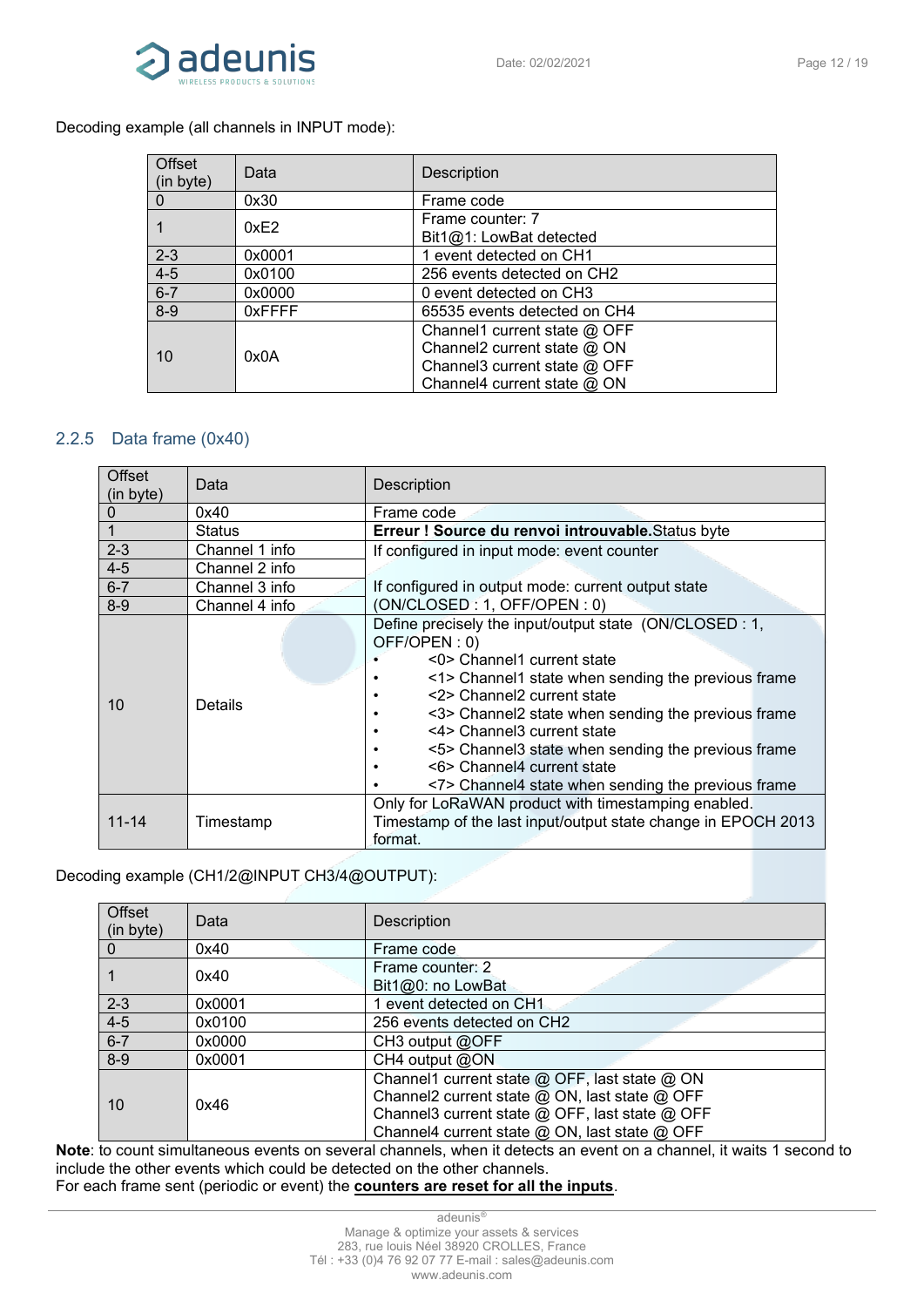

### <span id="page-12-0"></span>2.2.6 Time counting frame (0x59)

Frame sent only if S328 != 0

- LoRaWAN 868: Up to 4 counters per frame
- Sigfox RC1: Up to 2 counters per frame

| Offset<br>(in byte) | Data             | <b>Description</b>                                                                                    |  |
|---------------------|------------------|-------------------------------------------------------------------------------------------------------|--|
| $\mathbf 0$         | 0x59             | Frame code                                                                                            |  |
| $\overline{1}$      | <b>Status</b>    | Status byte                                                                                           |  |
|                     |                  | Bit field of the time counters included in the frame                                                  |  |
|                     |                  | $<$ 0 $>$<br>channel 1                                                                                |  |
| $\overline{2}$      | Channels         | channel 2<br>$<$ 1>                                                                                   |  |
|                     |                  | <2><br>channel 3                                                                                      |  |
|                     |                  | channel 4<br>$3$                                                                                      |  |
| $3-6$               | 1st Time counter |                                                                                                       |  |
| $7 - 10$            | 2nd Time counter |                                                                                                       |  |
| $11 - 14$           | 3rd Time counter | Total events time counter (in seconds)                                                                |  |
| $15 - 18$           | 4th Time counter |                                                                                                       |  |
| $19 - 22$           | Timestamp        | Only for LoRaWAN product with timestamping<br>enabled.<br>Timestamp of the frame in EPOCH 2013 format |  |

Decoding example (2 counters):

| Offset<br>(in byte) | Data       | Description                         |
|---------------------|------------|-------------------------------------|
|                     | 0x59       | Frame code                          |
|                     |            | Frame counter: 5                    |
|                     | 0xA4       | Bit1@0: no LowBat                   |
|                     |            | Bit $4@1$ : timestamp               |
| 2                   | 0x05       | channel 1 & 3 included in the frame |
| $3-6$               | 0x012345   | Channel 1 time counter: 74565 s     |
| $7 - 10$            | 0x001100   | Channel 3 time counter: 4352 s      |
| $11 - 14$           | 0x126B94F9 | Timestamp: 2022-10-17 20:32:57      |

# <span id="page-12-1"></span>2.2.7 Response to Get register request (0x31)

Following reception of a downlink frame with the code 0x40, the frame 0x31 is transmitted. It contains all the values of the registers requested in the downlink frame 0x40.

| Offset<br>(in byte) | Data          | Description                                    |
|---------------------|---------------|------------------------------------------------|
|                     | 0x31          | Frame code                                     |
|                     | <b>Status</b> | Status byte                                    |
| $2 - 3$             | Value 1       | If value 1 is a 2-byte register                |
| $\overline{4}$      |               | Value $2 \mid$ If value 2 is a 1-byte register |
| $5-8$               |               | Value $3 \mid$ If value 3 is a 4-byte register |
| $\cdots$            |               |                                                |

If an error is detected in the request, the returned 0x31 frame will be empty.

Note: the size of the data registers is variable depending on the register number. Refer to the list of registers to determine the size of each one and to deduce the total size of the data returned by the 0x31 frame.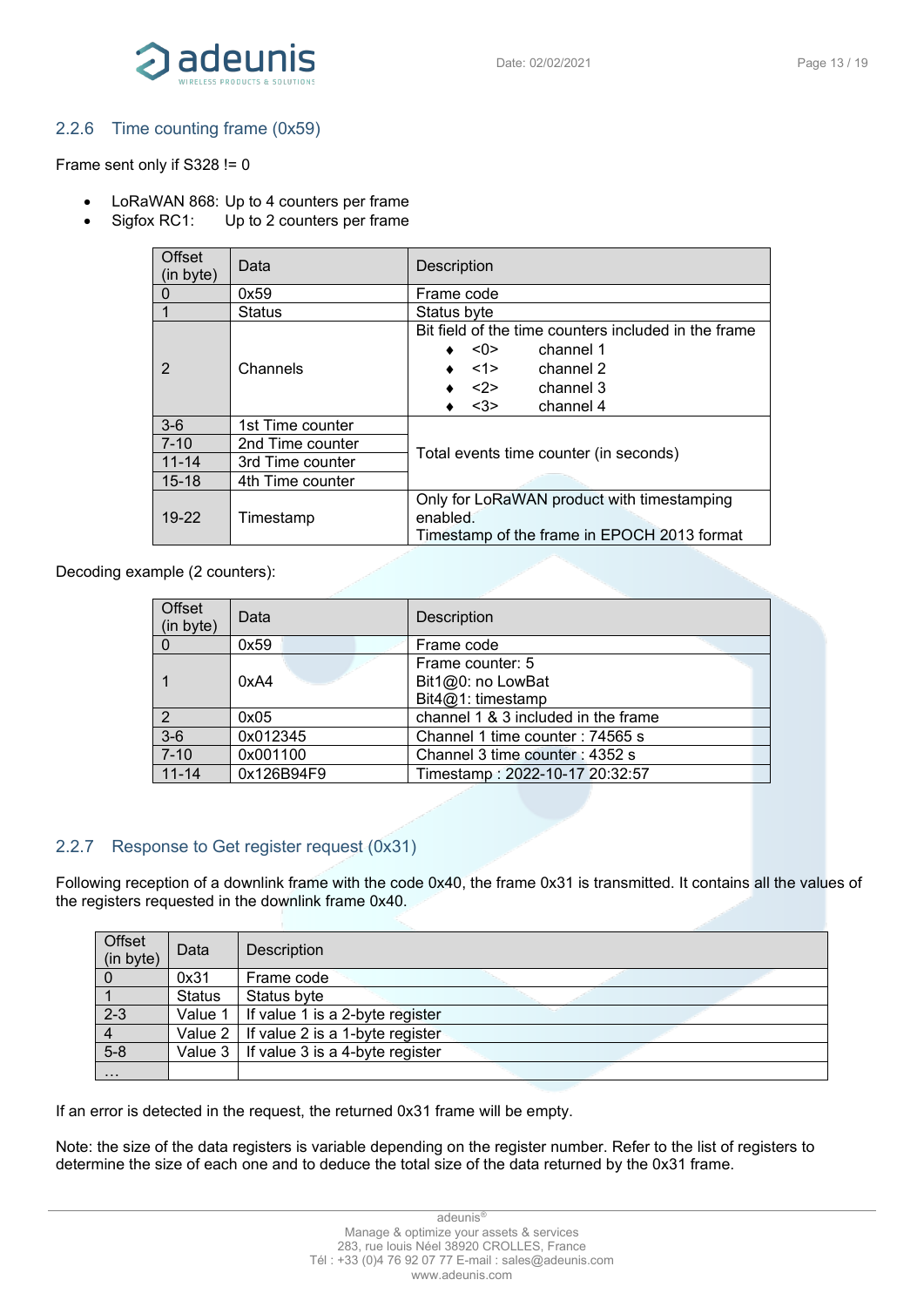

#### Decoding example:

| Offset<br>(in byte) | Data       | <b>Description</b>                                   |
|---------------------|------------|------------------------------------------------------|
| $\Omega$            | 0x31       | Frame code                                           |
|                     | 0x80       | Frame counter: 4<br>Bit1@0: LowBat not detected      |
| $2 - 3$             | 0x1234     | 4660 (considering that value 1 is a 2-byte register) |
| $\overline{4}$      | 0xFF       | 255 (considering that value 2 is a 1-byte register)  |
| $5-8$               | 0x00000000 | 0 (considering that value 3 is a 4-byte register)    |
| $\cdots$            |            |                                                      |

# <span id="page-13-0"></span>2.2.8 Response to Set register request (0x33)

Following reception of a downlink frame with the code 0x41, the frame 0x33 is transmitted. It shows whether the downlink frame (0x41) has been received and gives information on the support status of the latter.

| Offset<br>(in byte) | Data           | <b>Description</b>                                                                                                                                                                                                                                                                                                                                                                         |
|---------------------|----------------|--------------------------------------------------------------------------------------------------------------------------------------------------------------------------------------------------------------------------------------------------------------------------------------------------------------------------------------------------------------------------------------------|
|                     | 0x33           | Frame code                                                                                                                                                                                                                                                                                                                                                                                 |
|                     | <b>Status</b>  | Status byte                                                                                                                                                                                                                                                                                                                                                                                |
|                     | Request status | 0x00 : N/A<br>$0x01$ : success<br>$\overline{\phantom{0}}$<br>$0x02$ : success – no update (value to set is the current register value)<br>$0x03$ : error - coherency<br>$\blacksquare$<br>0x04 : error - invalid register<br>$\blacksquare$<br>$0x05$ : error – invalid value<br>$0x06$ : error – truncated value<br>$0x07$ : error – access not allowed<br>$0x08$ : error - other reason |
| $3 - 4$             | Register Id    | Indicates to the user the register that caused the error (only if "Request Status" is<br>different from 0x01).                                                                                                                                                                                                                                                                             |

CAUTION: if the request 0x41 concerns several registers, the device will stop the analysis of the Downlink request at the first error and will send the Status frame with the reason and the identifier of the register concerned. In the event of an error, if a partial reconfiguration has taken place before the error was detected, the device restarts and returns to its last valid configuration. As a result, you will have to configure the device again with the new data. Decoding example:

| Offset<br>(in byte) | Data   | <b>Description</b>                                 |  |
|---------------------|--------|----------------------------------------------------|--|
|                     | 0x33   | Frame code                                         |  |
|                     | 0x80   | Frame counter: 4<br>Bit1@0: LowBat not detected    |  |
|                     | 0x04   | invalid register                                   |  |
| $3 - 4$             | 0x0140 | 320: register S320 does not exist (should be S3XX) |  |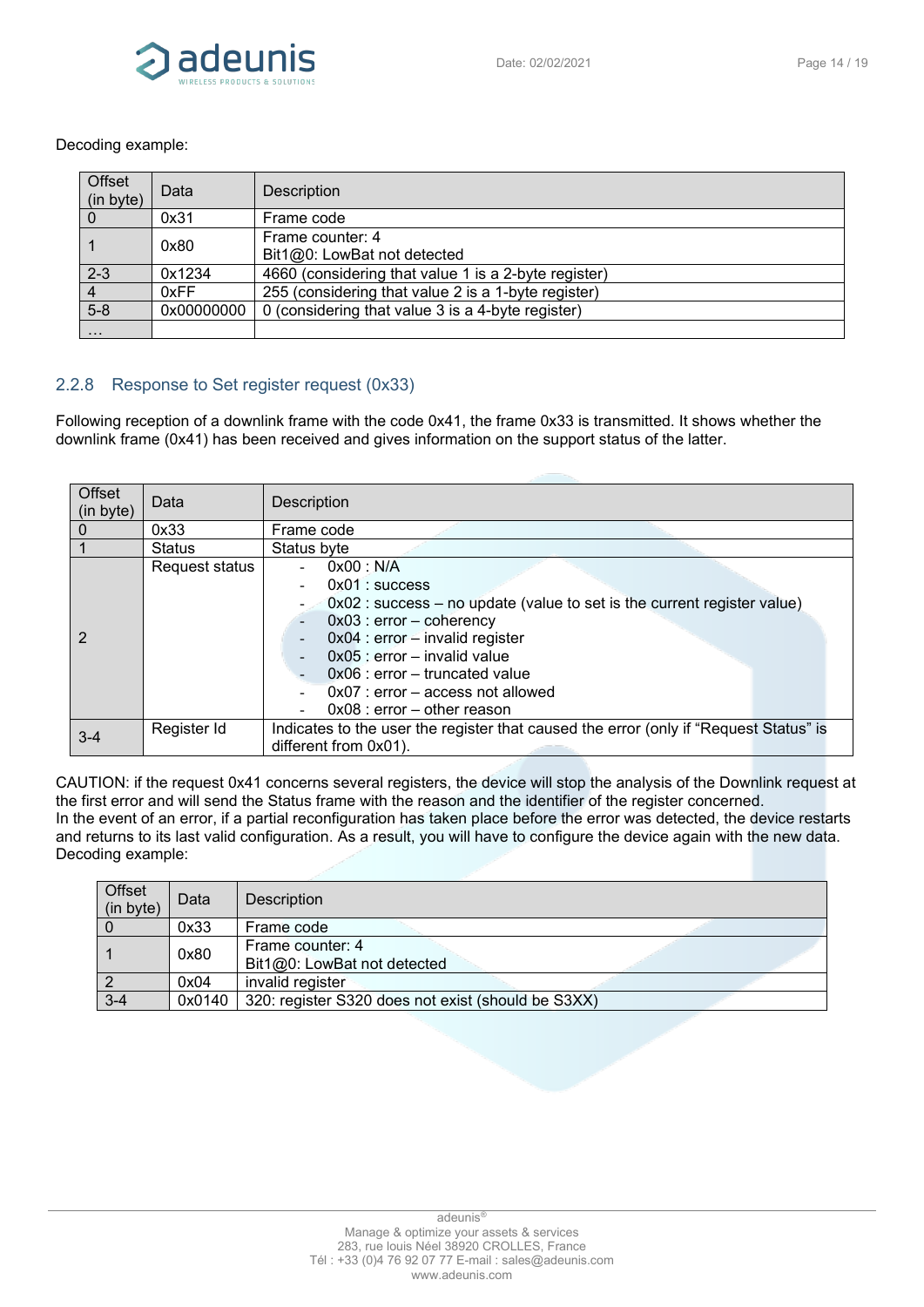

# <span id="page-14-0"></span>2.2.9 Transmit conditions

| Frame code | Description            | Sending conditions                                                                                                                                         |
|------------|------------------------|------------------------------------------------------------------------------------------------------------------------------------------------------------|
| 0x10       | Status (configuration) | Product start up<br>Exit configuration mode (AT command)<br>Reception of frame 0x01 (get product<br>config)                                                |
| 0x20       | Network status         | Product start up<br>٠<br>Exit configuration mode (AT command)<br>Reception of frame 0x02 (get network<br>config)                                           |
| 0x30       | Keep alive             | Always sent even if we are in periodic<br>mode in order to provide global counters<br>Magnet detected for 3 seconds<br>Reception of frame 0x05 (get value) |
| 0x40       | Dry Contact states     | Product start up<br>Event on input channels configured in<br>"Events" mode<br>End of period on input configured in<br>"Periodic" mode                      |
| 0x59       | Time counting          | S328 period has occurred<br>One of the channel's counter has reached<br>65535 seconds                                                                      |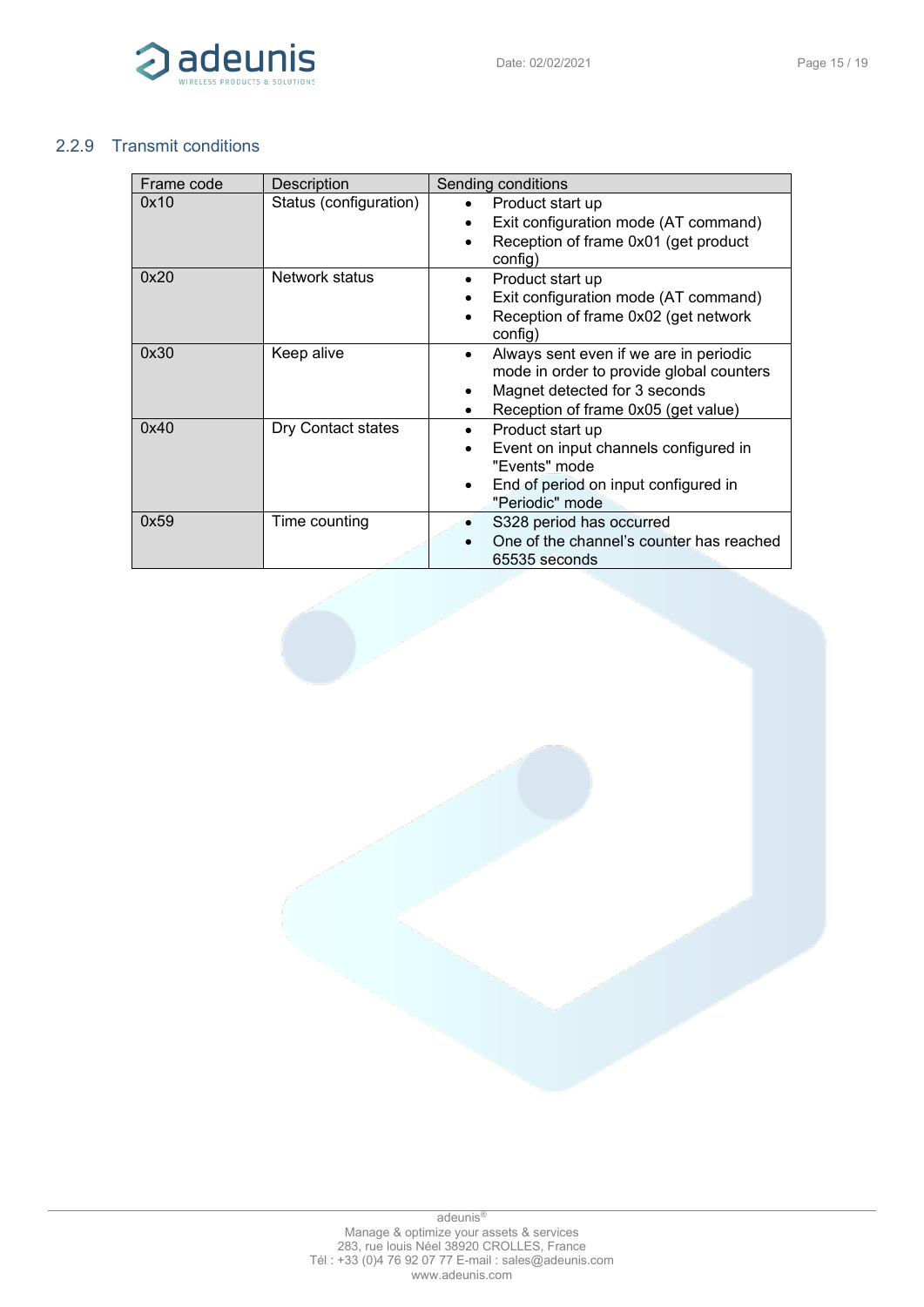

# <span id="page-15-0"></span>2.3 Downlink Frame format

# <span id="page-15-1"></span>2.3.1 Get applicative configuration (0x01)

| <b>Offset</b><br>(in<br>byte) | Data | Description |
|-------------------------------|------|-------------|
|                               | 0x01 | Frame code  |

When the device receives the downlink, it will generate a product configuration frame (0x10).

### <span id="page-15-2"></span>2.3.2 Get network configuration (0x02)

| Offset<br>(in)<br>byte) | Data | <b>Description</b> |
|-------------------------|------|--------------------|
|                         | 0x02 | Frame code         |

When the device receives the downlink, it will generate a network configuration frame (0x20).

#### <span id="page-15-3"></span>2.3.3 Get value (0x05)

| Offset<br>(in byte) | Data | <b>Description</b> |
|---------------------|------|--------------------|
|                     | 0x05 | Frame code         |

When the device receives the downlink, it will generate a KEEP ALIVE frame (0x30).

#### <span id="page-15-4"></span>2.3.4 Handle output channels (0x06)

| Offset<br>(in byte) | Data                       | <b>Description</b>                                                  |
|---------------------|----------------------------|---------------------------------------------------------------------|
|                     | 0x06                       | Frame code                                                          |
|                     | Channel1 state             |                                                                     |
|                     | Channel <sub>2</sub> state | 0: N/A<br>1:OFF                                                     |
| 3                   | Channel <sub>3</sub> state | 2:ON                                                                |
|                     | Channel4 state             |                                                                     |
| 5                   | Downlink ack request       | 0: No uplink ACK is required<br>1: An uplink ACK (0x2F) is required |

Note: If a channel is not in output mode changing its state will return an « invalid request » status (in case downlink has been requested).

Coding example:

| Offset<br>(in byte) | Data | Description                      |
|---------------------|------|----------------------------------|
|                     | 0x06 | Frame code                       |
|                     | 0x00 | Channel 1: no action             |
|                     | 0x01 | Channel 2 output set to OFF      |
|                     | 0x02 | Channel 3 output set to ON       |
|                     | 0x00 | Channel 4: no action             |
|                     | 0x01 | An uplink ACK (0x2F) is required |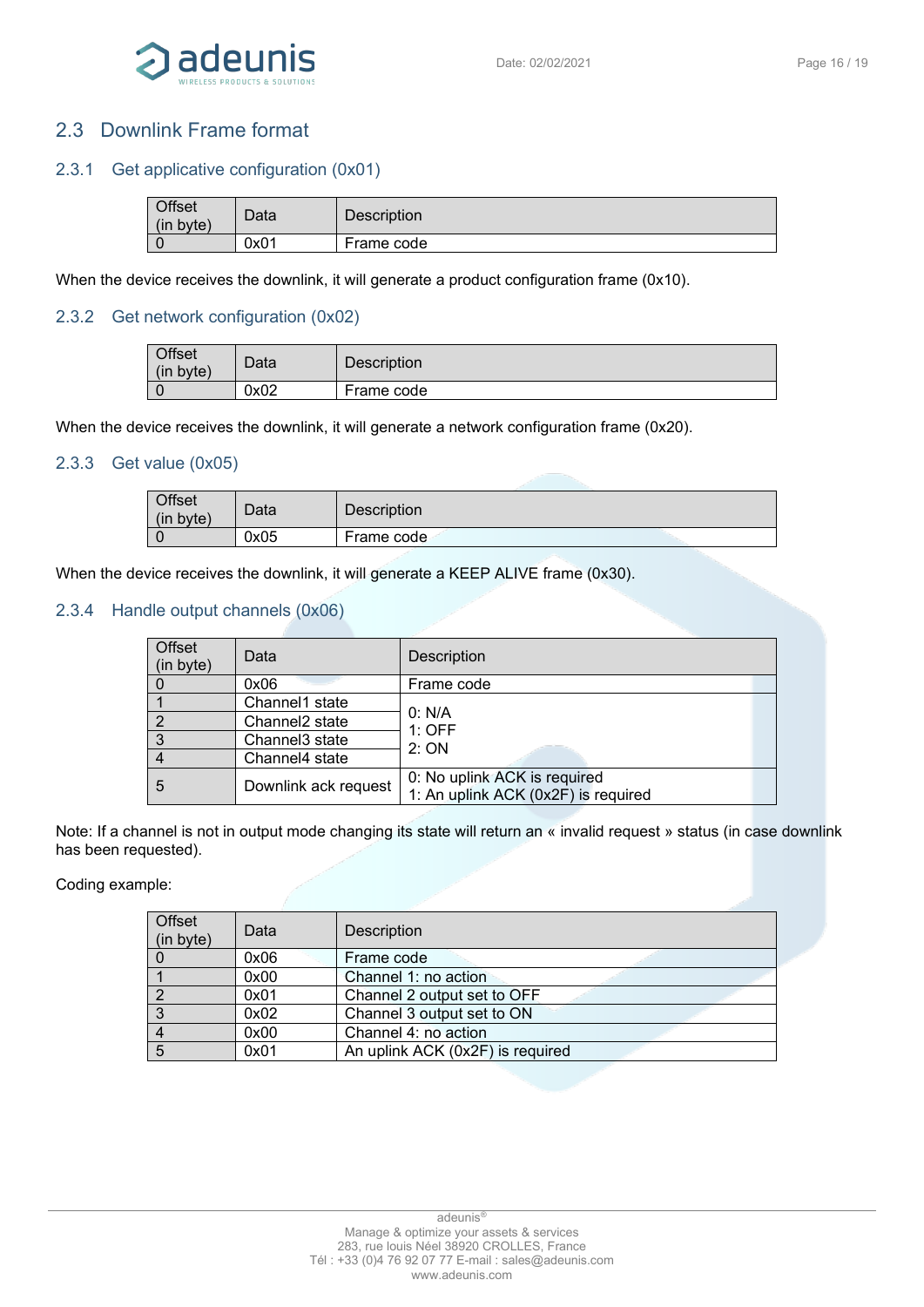

### <span id="page-16-0"></span>2.3.5 Generate pulse on output channels (0x07)

Generate a pulse on output channels based on the current output state

For instance, if current output is ON and a 500ms pulse is requested, we will have:

- ON (current state before downlink reception)
- OFF (for 500ms)
- ON (go back to initial state)

| Offset<br>(in byte) | Data                                   | Description                                                           |
|---------------------|----------------------------------------|-----------------------------------------------------------------------|
|                     | 0x07                                   | Frame code                                                            |
|                     | Channel1 pulse<br>duration             |                                                                       |
| 2                   | Channel <sub>2</sub> pulse<br>duration | pulse duration $(x 0.1 s)$                                            |
| 3                   | Channel3 pulse<br>duration             | duration@0: no pulse request                                          |
| 4                   | Channel4 pulse<br>duration             |                                                                       |
| 5                   | Downlink ack request                   | 0 : No uplink ACK is required<br>1 : An uplink ACK (0x2F) is required |

Note: If a channel is not in output mode changing its state will return an « invalid request » status (in case downlink has been requested)

#### Coding example:

| <b>Offset</b><br>(in byte) | Data | <b>Description</b>                              |
|----------------------------|------|-------------------------------------------------|
|                            | 0x07 | Frame code                                      |
|                            | 0x00 | Channel 1: no action                            |
| 2                          | 0x01 | Channel 2 output will execute a pulse for 0.1s  |
| 3                          | 0xFF | Channel 3 output will execute a pulse for 25.5s |
|                            | 0x00 | Channel 4: no action                            |
| -5                         | 0x00 | An uplink ACK (0x2F) is NOT required            |

#### <span id="page-16-1"></span>2.3.6 Get registers (0x40)

This frame (0x40) allows you to inform the device through the network that it must send the values of specific S3XX registers in an uplink frame (0x31).

| Offset<br>(in byte) | Data    | Description                                                                             |  |
|---------------------|---------|-----------------------------------------------------------------------------------------|--|
|                     | 0x40    | Frame code                                                                              |  |
|                     | CONFID1 |                                                                                         |  |
|                     | CONFID2 | Index of the register to be sent. The corresponding register is<br>300 + CONFIDX value. |  |
|                     | CONFID3 |                                                                                         |  |

IMPORTANT: the user can specify several CONF IDs in the downlink frame but it is up to the user's responsibility to verify that according to the protocol, the size of the data available in a downlink will be large enough to contain all the desired data. Otherwise, the application will send only the first values.

In Sigfox mode: backend may request to send 8 bytes in a downlink. All unused bytes should set to 0xFF to ask the product to stop the downlink frame parsing.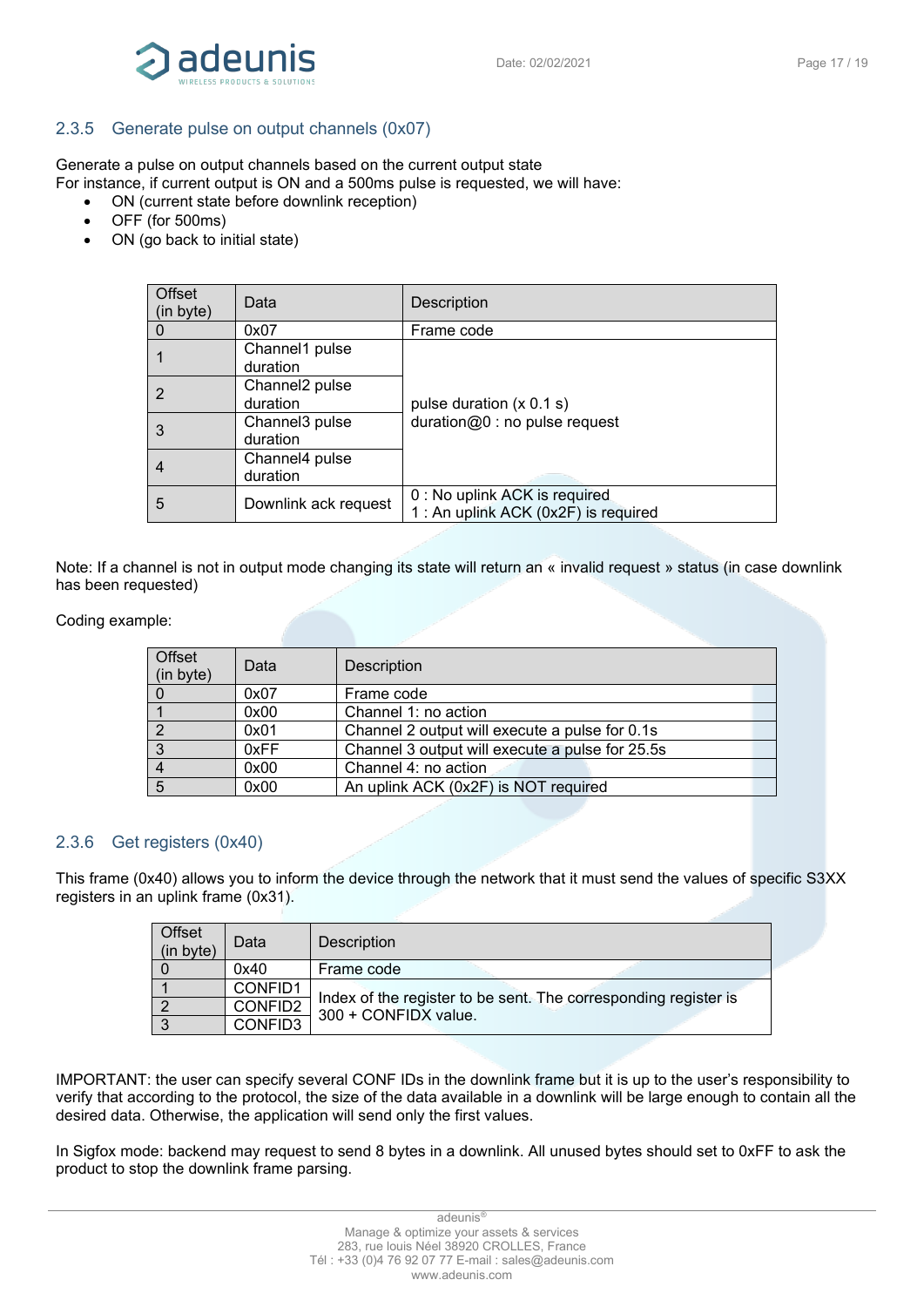

#### Coding example:

| Offset<br>(in byte) | Data        | <b>Description</b>          |
|---------------------|-------------|-----------------------------|
|                     | 0x40        | Frame code                  |
|                     | 0x00        | Get register S300           |
| $\mathcal{P}$       | 0x14        | Get register S320           |
| -3                  | 0x20        | Get register S332           |
|                     | 0xFFFFFFFFF | In SFX : ignored by product |

### <span id="page-17-0"></span>2.3.7 Set registers (0x41)

This frame (0x41) allows you to change the value of requested S3XX registers.

| <b>Offset</b><br>(in byte) | Data                                                                                             | Description                                                                           |  |
|----------------------------|--------------------------------------------------------------------------------------------------|---------------------------------------------------------------------------------------|--|
| $\Omega$                   | 0x41                                                                                             | Frame code                                                                            |  |
|                            | CONFID1                                                                                          | Index of the register to be changed.<br>The corresponding register is "300 + CONFID1" |  |
|                            | Value of<br>CONF ID 1                                                                            | Value to set<br>In this example, its value is contained in 1 byte                     |  |
|                            | Index of the register to be changed.<br>CONFID2<br>The corresponding register is "300 + CONFID2" |                                                                                       |  |
| $4 - 5$                    | Value to set<br>Value of<br>CONF ID 2<br>In this example, its value is contained in 2 bytes      |                                                                                       |  |
| .                          |                                                                                                  |                                                                                       |  |

Following the sending of the downlink 0x41, the associated uplink 0x33 is immediately returned. If the update of the register(s) went well, the device will perform a backup and begin its restart procedure automatically. In addition, the Config bit of the status byte will be set to 1 in the next scheduled uplink frame (periodic or alarm or keep alive frame) if everything went well.

Coding example:

| Offset<br>(in byte) | Data   | Description                                             |  |
|---------------------|--------|---------------------------------------------------------|--|
|                     | 0x41   | Frame code                                              |  |
|                     | 0x1C   | Register to modify is S328                              |  |
| $2 - 3$             | 0x00AA | Value to set in S328 is 170 (S320 is a 2-byte register) |  |
|                     | 0x1E   | Register to modify is S330                              |  |
| 5                   | 0x01   | Value to set in S330 is 1(S330 is a 1-byte register)    |  |
| .                   |        |                                                         |  |

#### <span id="page-17-1"></span>2.3.8 Reboot (0x48)

This frame (0x48) allows you to reboot the device.

| Offset<br>(in byte) | Data  | <b>Description</b>                               |  |
|---------------------|-------|--------------------------------------------------|--|
|                     | 0x48  | Frame code                                       |  |
|                     | delav | Delay before reboot in minutes (from 1 to 65535) |  |

Following the sending of the downlink 0x48, an uplink ACK (0x2F) is sent. After the specified delay, the device will then begin its restart procedure.